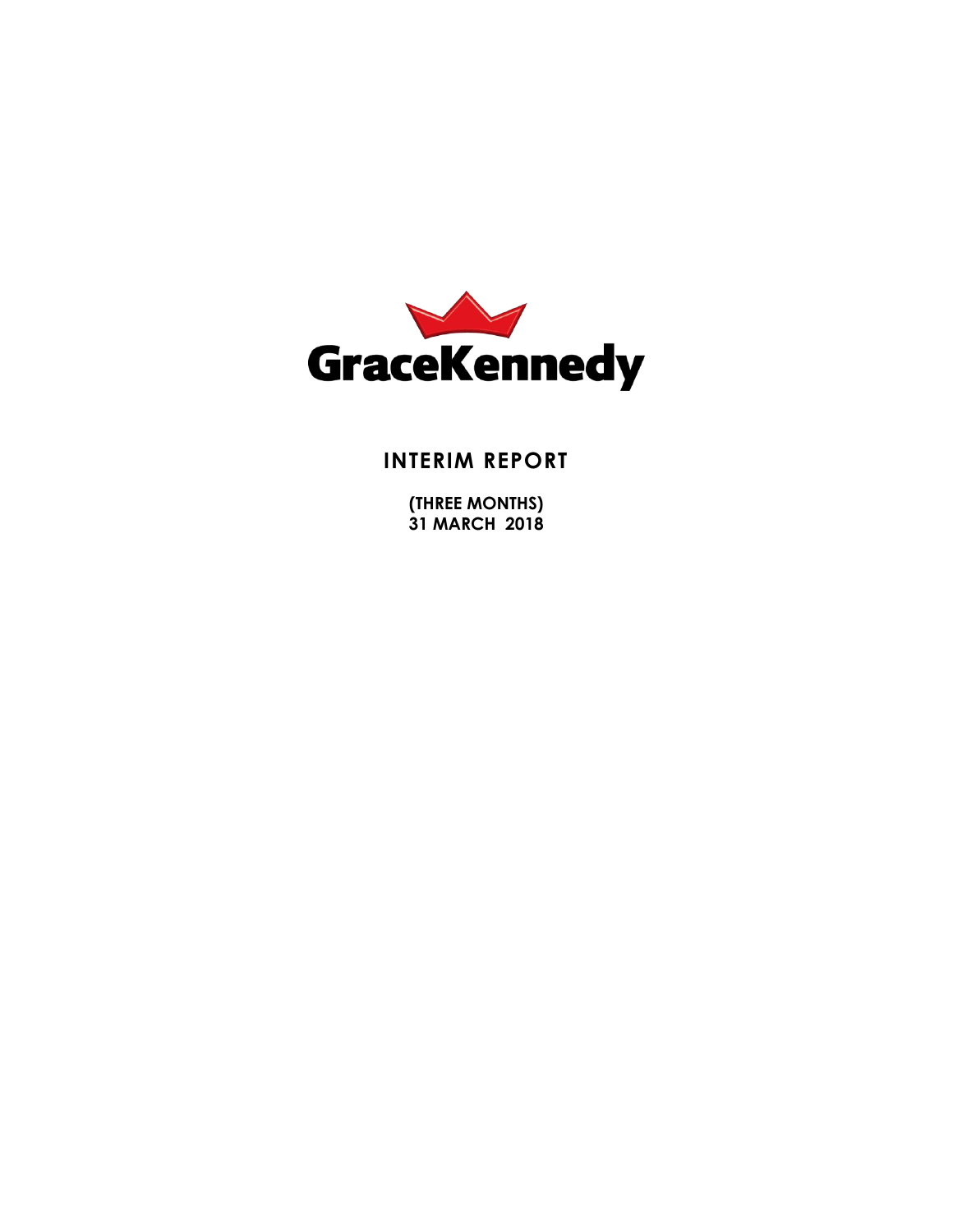

# **INTERIM REPORT TO OUR STOCKHOLDERS**

The Directors are pleased to present the unaudited results of the Group for the three months ended March 31, 2018. The Group achieved revenues of J\$24.9 billion, representing an increase of 5.1% or J\$1.2 billion over the corresponding period of 2017. Net profit for the period was J\$1.3 billion, an increase of J\$170.4 million or 14.9% compared with 2017. Net profit attributable to the stockholders of the Company was 18.5% or J\$186.1 million higher than that of the corresponding period of 2017.

Earnings per stock unit for the period ended was J\$1.20 (Q1 2017: J\$ 1.02). Shareholders' equity increased by J\$168.7 million to J\$45.4 billion over the three-month period, which resulted in a book value per share of J\$45.72. The Group adopted new accounting standards, IFRS 9 and IFRS 15, effective January 1, 2018 with respect to the recognition, classification and measurement of financial instruments and the recognition of revenue from contracts with customers. The effect of adopting these standards is a reduction in shareholders' equity at the start of the year of J\$0.9 billion, however the impact on the results for the first quarter is not material. The GraceKennedy stock price closed at J\$48.48 on March 29, 2018 representing a 10.6% increase since the start of the year.

The Food Trading segment grew in both revenue and pre-tax profit when compared to the corresponding period of 2017 due to improved performance in both our Jamaican and International foods businesses.

Our worldwide advertising campaign for 2018 "Flava With A Beat" was successfully launched during the quarter and is being rolled out internationally. "Flava with a Beat" will see a refreshed look and feel throughout all of Grace Foods' communication channels and activities. The campaign is targeted at our Jamaican consumers, Caribbean diaspora community and mainstream audiences in our international markets who enjoy Jamaican culture and food.

Our Domestic business experienced growth in sales influenced by Consumer Brands Limited which continues to perform well and the company's Proctor & Gamble (P&G) portfolio experienced double digit growth since our acquisition in 2017. In the quarter Consumer Brands Limited was selected "Distributor of the Year" for the Caribbean region by principal P&G.

GraceKennedy acquired a 33 1/3 % stake in Gray's Pepper Products Limited, one of Jamaica's largest processors of seasonings and sauces. Our investment in Gray's Pepper will enable the company to grow the product portfolio locally and internationally. This investment is in keeping with our continued commitment to develop and support Jamaica's agro-processing industry.

GraceKennedy Foods (USA) LLC, our United States distribution company, experienced growth in revenue over the corresponding period of 2017. The company continues to see strong growth in its markets in Florida and Atlanta with new listings in key chains such as Stop & Shop, Publix and Save-A-Lot. We are encouraged by the significant growth in sales of our Grace Patties, over prior corresponding period.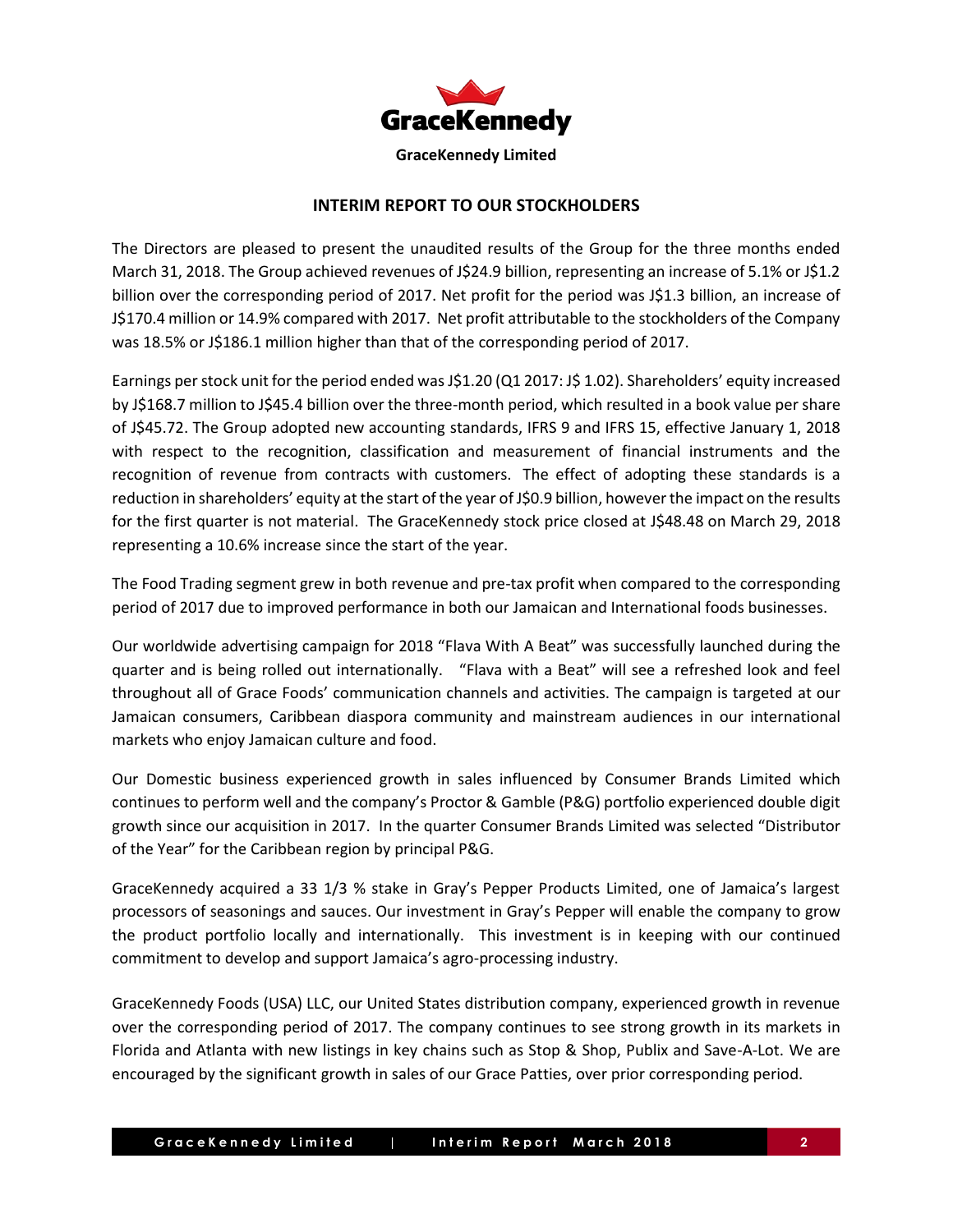During the quarter we re-launched "Nurishment Extra" which is a nutritionally enriched milk drink with reduced sugar. This is in keeping with the Grace healthy food roadmap which will focus on providing alternatives with reduced sugar and sodium. We are exploring further innovations for the 2<sup>nd</sup> quarter which will seek to meet the changing demands of our customers.

Grace Foods Canada, Inc. experienced growth in revenue over the corresponding period of 2017. Our products in Walmart performed wellshowing substantial growth over the prior corresponding period due to additional product listings and increased in-store marketing. The company remained #1 in the Coconut Category in Canada.

Grace Foods UK Limited experienced reduced sales in the UK market due primarily to the loss of a third party principal and reduced sales of our Nurishment product. The company experienced strong growth in revenue in its key European markets- Germany, Spain, Holland and France, primarily driven by our Aloe and Coconut water products.

The GraceKennedy Financial Group reported growth in revenue and pre-tax profit when compared to the prior corresponding period.

The Banking and Investments segment reported a moderate decline in revenue with strong growth in pretax profit over the corresponding period of 2017. First Global Bank (FGB) reported growth in pre-tax profit mainly driven by lower cost of funds and lower expenses. In keeping with our financial inclusion strategy FGB opened its third satellite location in Linstead, St. Catherine, Jamaica through the First Global MoneyLink brand. This brings the total number of FGB locations in Jamaica to eleven.

The Insurance segment experienced strong growth in both revenue and pre-tax profits over the prior corresponding period, primarily driven by GK Insurance. The results were mainly due to growth in the Commercial Lines portfolio. GK Insurance Eastern Caribbean continued its expansion initiatives and in the quarter commenced operations in Antigua adding to locations already established in St. Lucia and St. Vincent.

The Money Services segment reported a decline in both revenue and pre-tax profit over the prior corresponding period. This was due mainly to a reduction in transaction volumes in our remittance business for Jamaica. The implementation of enhanced compliance measures has led to increased oversight for the protection of our customers throughout our network of agencies. While these strengthened compliance measures had some impact on revenues in the period they are expected to lead to long term benefits for the company. GraceKennedy Limited, and its strategic partner Western Union, introduced an expansion of the company's digital money transferservice. We are excited to partner in the expansion of Western Union's digital footprint and it was an honour to have had Western Union's President and CEO, Hikmet Ersek with us in Jamaica to celebrate this launch. This product will allow Jamaicans to send funds through an online platform to 200 countries globally. GraceKennedy Remittance Services Limited in Jamaica is the first in Latin America and the Caribbean to offer the digital service at WU.com.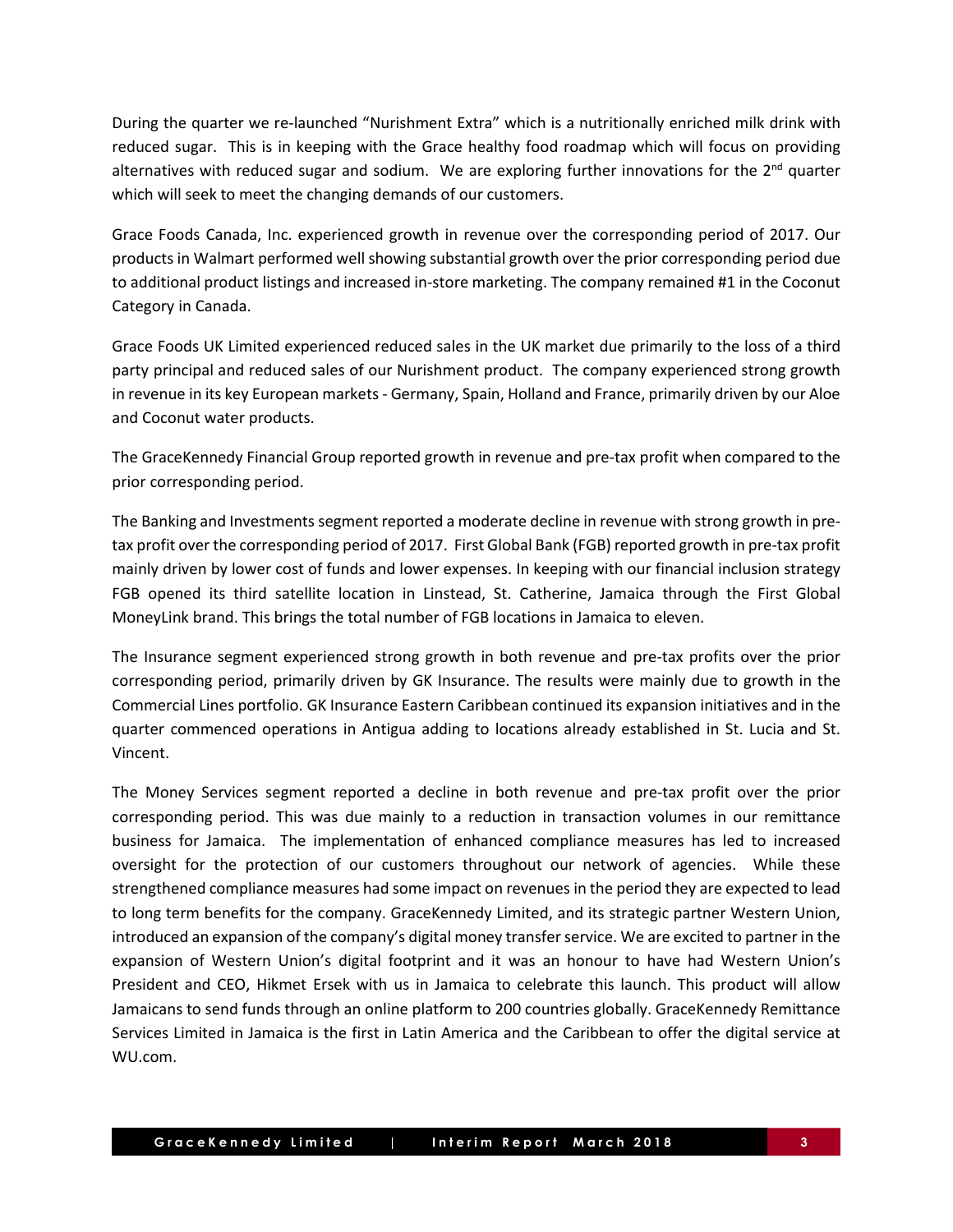GraceKennedy Limited was pleased to expand its sponsorship commitment to the ISSA/GraceKennedy Boys and Girls Championships, popularly known as "Champs" for a furtherseven years with a commitment of over US\$4 million for the life of the sponsorship. We are proud of the continued success of this event and what it means for Jamaica and our youth.

GraceKennedy Limited announced the retirement of Hon. Douglas Orane CD, JP, (Hon.) LLD from GraceKennedy's Board of Directors effective May 30, 2018 having served as a member of the Board in various capacities since May 30, 1985. This decision is in keeping with Mr. Orane's intention to gradually reduce his participation on corporate Boards in order to spend more time with his family, and on philanthropic work, particularly in education and developing entrepreneurship in young people. Mr. Orane has made an invaluable contribution to the shaping and strengthening the company's governance practices as a strategic advantage. He is an outstanding leader and we will miss having him as a member of the Board, but we are equally happy that he will be devoting more time to developing the next generation of entrepreneurs and leaders.

As we journey through 2018 we are guided by our theme "Delivering consumer and shareholder value through innovative solutions". We remain focused on ensuring an agile, efficient and high-performing corporate structure in order to deliver on our vision of being a Global Consumer Group. We thank you, our shareholders and employees for your continued commitment, support and trust and you our customers for allowing us to serve you.

May 10, 2018

 $J + L$ 

Gordon V. Shirley, O.J. **Donald G. Wehby, C.D.** Donald G. Wehby, C.D. Chairman Group Chief Executive Officer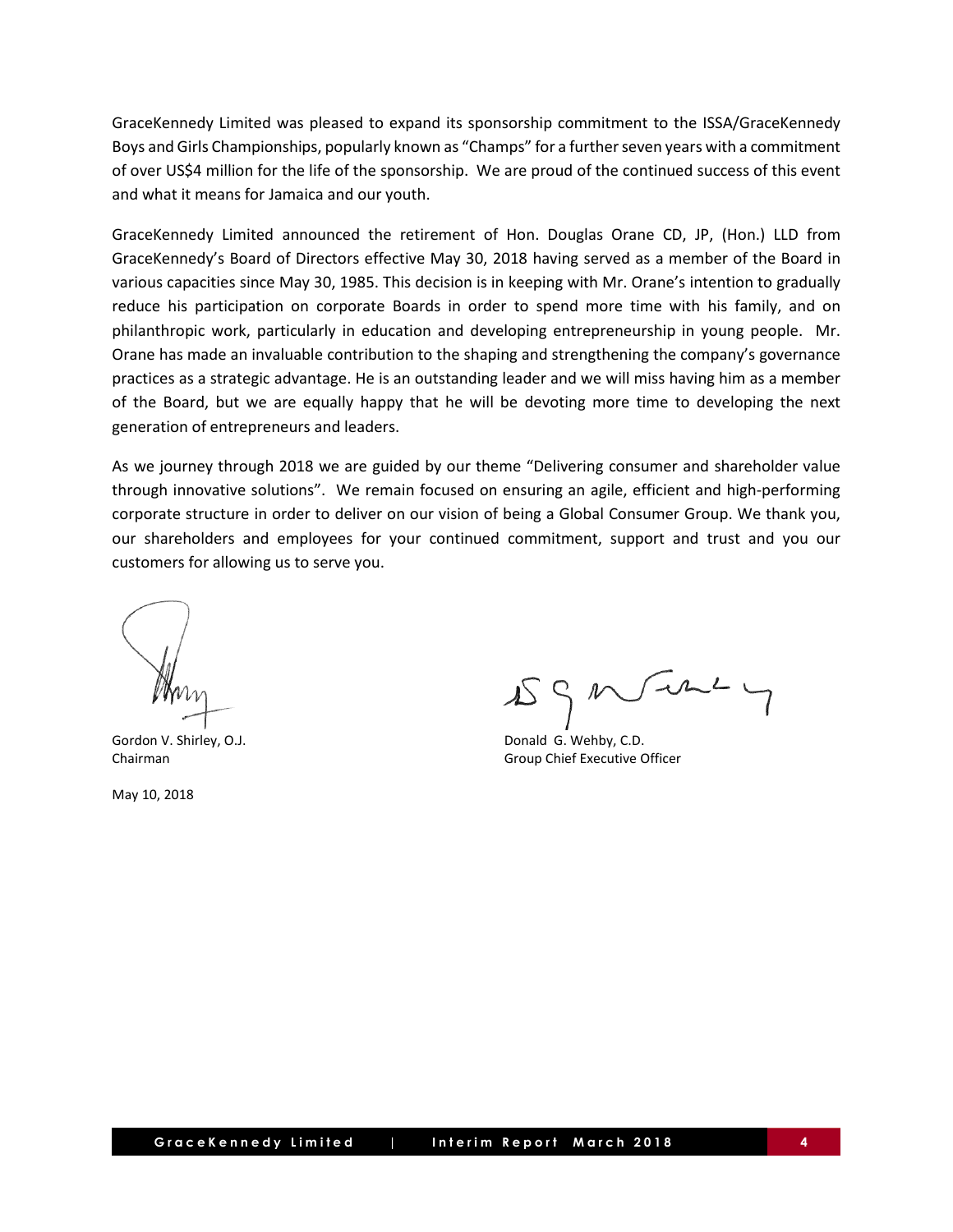CONSOLIDATED INCOME STATEMENT THREE MONTHS ENDED 31 MARCH 2018 (Unaudited)

|                                                        | 3 months to<br>3/31/2018<br>\$'000 | 3 months to<br>3/31/2017<br>\$'000 |
|--------------------------------------------------------|------------------------------------|------------------------------------|
| Revenue from products and services                     | 23,886,054                         | 22,629,130                         |
| Interest revenue                                       | 1,024,010                          | 1,064,210                          |
| <b>Revenues</b> (Note 2)                               | 24,910,064                         | 23,693,340                         |
| Direct and operating expenses                          | (24, 121, 439)                     | (22, 716, 850)                     |
| Net impairment losses on financial assets              | (76, 612)                          | (57, 210)                          |
|                                                        | 712,013                            | 919,280                            |
| Other income                                           | 733,805                            | 456,520                            |
| <b>Profit from Operations</b>                          | 1,445,818                          | 1,375,800                          |
| Interest income - non-financial services               | 100,635                            | 94,439                             |
| Interest expense - non-financial services              | (143, 829)                         | (163, 669)                         |
| Share of results of associated companies               | 259,924                            | 259,197                            |
| <b>Profit before Taxation</b>                          | 1,662,548                          | 1,565,767                          |
| Taxation                                               | (349, 135)                         | (422, 757)                         |
| Net Profit for the period                              | 1,313,413                          | 1,143,010                          |
| Profit attributable to:                                |                                    |                                    |
| <b>Owners of GraceKennedy Limited</b>                  | 1,194,389                          | 1,008,315                          |
| <b>Non-controlling interests</b>                       | 119,024                            | 134,695                            |
|                                                        | 1,313,413                          | 1,143,010                          |
|                                                        |                                    |                                    |
| Earnings per Stock Unit for profit attributable to the |                                    |                                    |
| owners of the company during the period:               |                                    |                                    |
| (expressed in \$ per stock unit):                      |                                    |                                    |
| <b>Basic</b>                                           | \$1.20                             | \$1.02                             |

**Diluted** \$1.20 \$1.01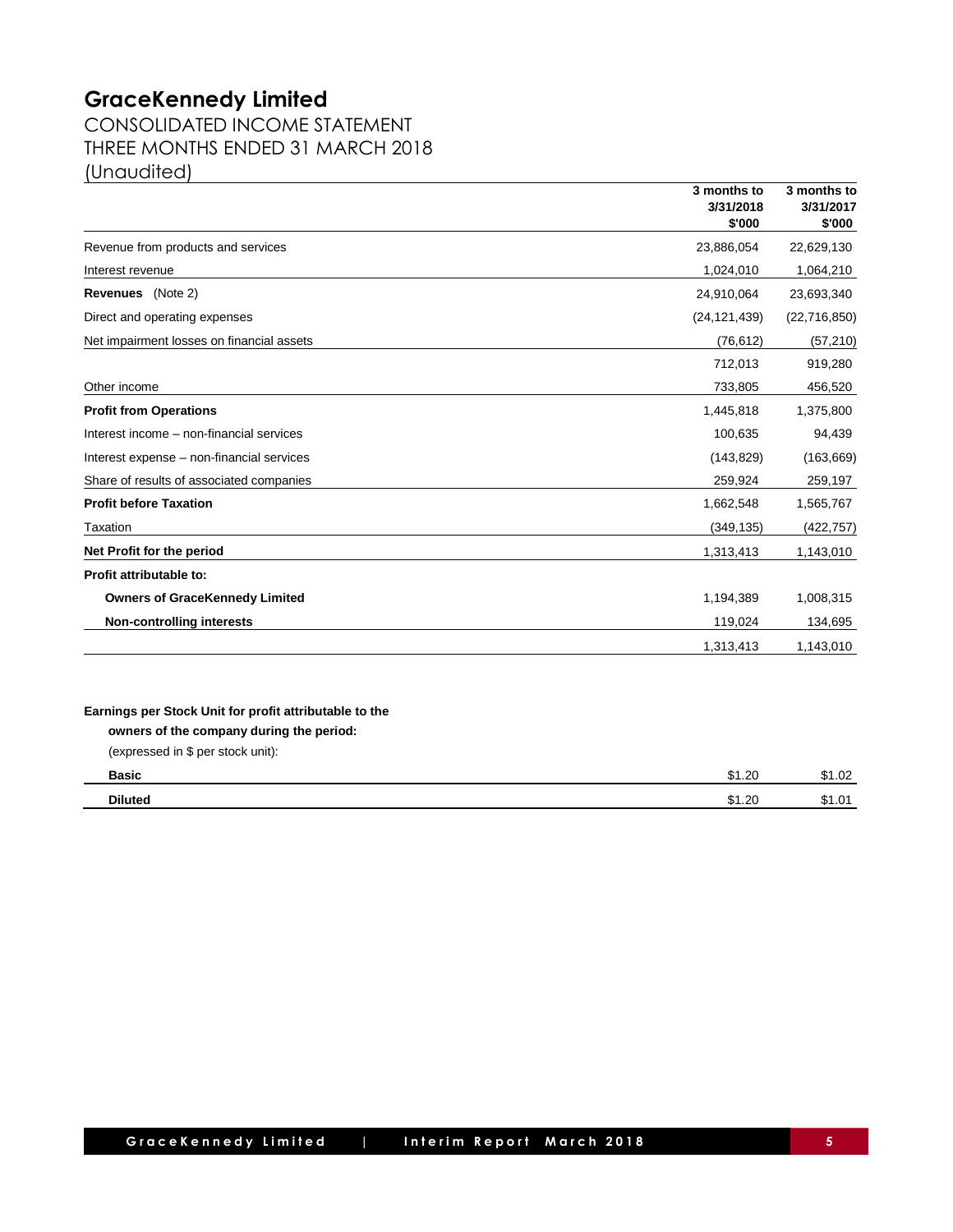# CONSOLIDATED STATEMENT OF COMPREHENSIVE INCOME THREE MONTHS ENDED 31 MARCH 2018 (Unaudited)

|                                                                                              | 3 months to<br>3/31/2018<br>\$'000 | 3 months to<br>3/31/2017<br>\$'000 |
|----------------------------------------------------------------------------------------------|------------------------------------|------------------------------------|
| Profit for the period                                                                        | 1,313,413                          | 1,143,010                          |
| Other comprehensive income:                                                                  |                                    |                                    |
| Items that will not be reclassified to profit or loss:                                       |                                    |                                    |
| Losses on revaluation of land and buildings                                                  |                                    | (170)                              |
| Changes in fair value of equity instruments at fair value through other comprehensive income | (16, 638)                          |                                    |
| Remeasurements of post-employment benefit obligations                                        | (172, 451)                         | 657,746                            |
| Share of other comprehensive income of associated companies                                  |                                    | 1,050                              |
|                                                                                              | (189,089)                          | 658,626                            |
| Items that may be subsequently reclassified to profit or loss:                               |                                    |                                    |
| Foreign currency translation adjustments                                                     | 154,254                            | 29,609                             |
| Changes in fair value of debt instruments at fair value through other comprehensive income   | (113, 924)                         |                                    |
| Changes in fair value of available-for-sale financial assets                                 |                                    | 76,734                             |
| Share of other comprehensive income of associated companies                                  | 7,255                              | 1,074                              |
|                                                                                              | 47,585                             | 107,417                            |
| Other comprehensive income for the period, net of tax                                        | (141, 504)                         | 766,043                            |
| TOTAL COMPREHENSIVE INCOME FOR THE PERIOD                                                    | 1,171,909                          | 1,909,053                          |
| Total comprehensive income attributable to:                                                  |                                    |                                    |
| Owners of GraceKennedy Limited                                                               | 1,049,634                          | 1,777,560                          |
| Non-controlling interests                                                                    | 122,275                            | 131,493                            |
|                                                                                              | 1,171,909                          | 1,909,053                          |
|                                                                                              |                                    |                                    |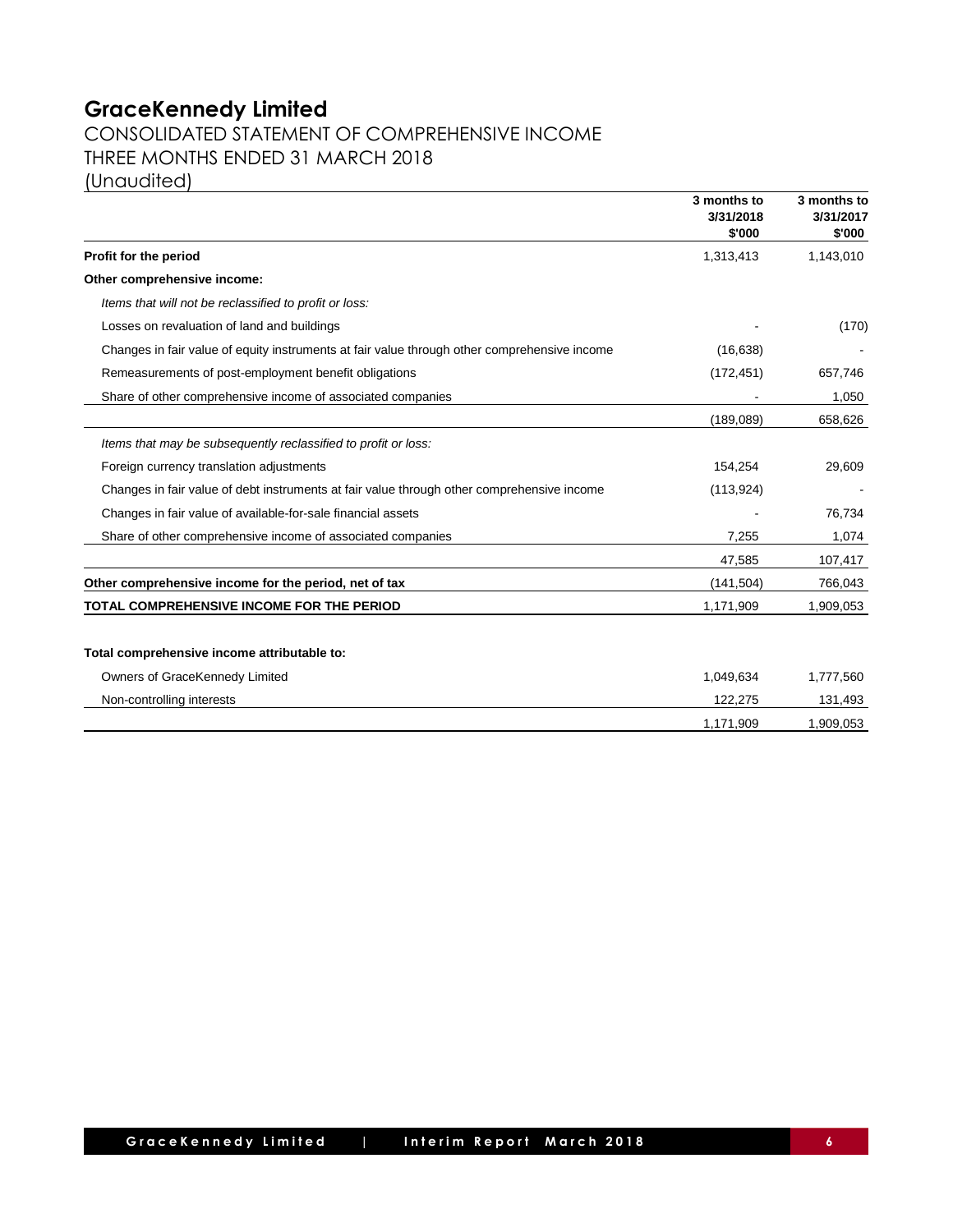CONSOLIDATED STATEMENT OF FINANCIAL POSITION 31 MARCH 2018 (Unaudited)

|                                                         | March 31<br>2018<br>\$'000 | December 31<br>2017<br>\$'000 | March 31<br>2017<br>\$'000 |
|---------------------------------------------------------|----------------------------|-------------------------------|----------------------------|
| <b>ASSETS</b>                                           |                            |                               |                            |
| Cash and deposits                                       | 12,860,573                 | 12,084,245                    | 10,035,861                 |
| Investment securities                                   | 30,313,379                 | 31,853,036                    | 25,198,332                 |
| Pledged assets                                          | 6,017,582                  | 4,927,305                     | 15,208,923                 |
| Receivables                                             | 17,003,080                 | 15,848,567                    | 14,196,510                 |
| Inventories                                             | 10,537,575                 | 11,253,140                    | 10,635,617                 |
| Loans receivable                                        | 25,587,100                 | 27,548,329                    | 26,214,098                 |
| <b>Taxation recoverable</b>                             | 613,684                    | 798,690                       | 487,749                    |
| Investments in associates                               | 2,108,291                  | 1,798,220                     | 2,005,305                  |
| Investment properties                                   | 618,000                    | 618,000                       | 584,000                    |
| Intangible assets                                       | 4,293,373                  | 4,398,127                     | 3,987,730                  |
| Fixed assets                                            | 12,008,168                 | 11,715,661                    | 10,513,083                 |
| Deferred tax assets                                     | 1,099,510                  | 836,477                       | 766,330                    |
| Pension plan asset                                      | 6,076,297                  | 6,308,843                     | 6,961,265                  |
| <b>Total Assets</b>                                     | 129,136,612                | 129,988,640                   | 126,794,803                |
| <b>LIABILITIES</b>                                      |                            |                               |                            |
| Deposits                                                | 34, 173, 105               | 33,530,523                    | 30,146,619                 |
| Securities sold under agreements to repurchase          | 5,022,614                  | 3,792,720                     | 12,586,598                 |
| Bank and other loans                                    | 14,073,985                 | 16,515,615                    | 12,827,368                 |
| Payables                                                | 21,688,618                 | 22,210,899                    | 19,348,763                 |
| Taxation                                                | 331,554                    | 427,486                       | 303,115                    |
| Deferred tax liabilities                                | 1,207,949                  | 1,369,294                     | 1,597,022                  |
| Other post-employment obligations                       | 5,339,148                  | 5,129,990                     | 4,520,804                  |
| <b>Total Liabilities</b>                                | 81,836,973                 | 82,976,527                    | 81,330,289                 |
| <b>EQUITY</b>                                           |                            |                               |                            |
| Capital & reserves attributable to the company's owners |                            |                               |                            |
| Share capital                                           | 546,068                    | 540,951                       | 545,018                    |
| Capital and fair value reserves                         | 5,390,938                  | 6,089,245                     | 5,852,084                  |
| Retained earnings                                       | 32,803,589                 | 32,120,056                    | 30,831,209                 |
| <b>Banking reserves</b>                                 | 3,044,111                  | 3,044,111                     | 2,972,208                  |
| Other reserves                                          | 3,606,845                  | 3,428,449                     | 3,657,819                  |
|                                                         | 45,391,551                 | 45,222,812                    | 43,858,338                 |
| <b>Non-Controlling Interests</b>                        | 1,908,088                  | 1,789,301                     | 1,606,176                  |
| <b>Total Equity</b>                                     | 47,299,639                 | 47,012,113                    | 45,464,514                 |
| <b>Total Equity and Liabilities</b>                     | 129,136,612                | 129,988,640                   | 126,794,803                |
|                                                         |                            |                               |                            |

Approved for issue by the Board of Directors on 10 May 2018 and signed on its behalf by:

Vm Gordon Shirley

Chairman

Werb Donald Wehby

Group Chief Executive Officer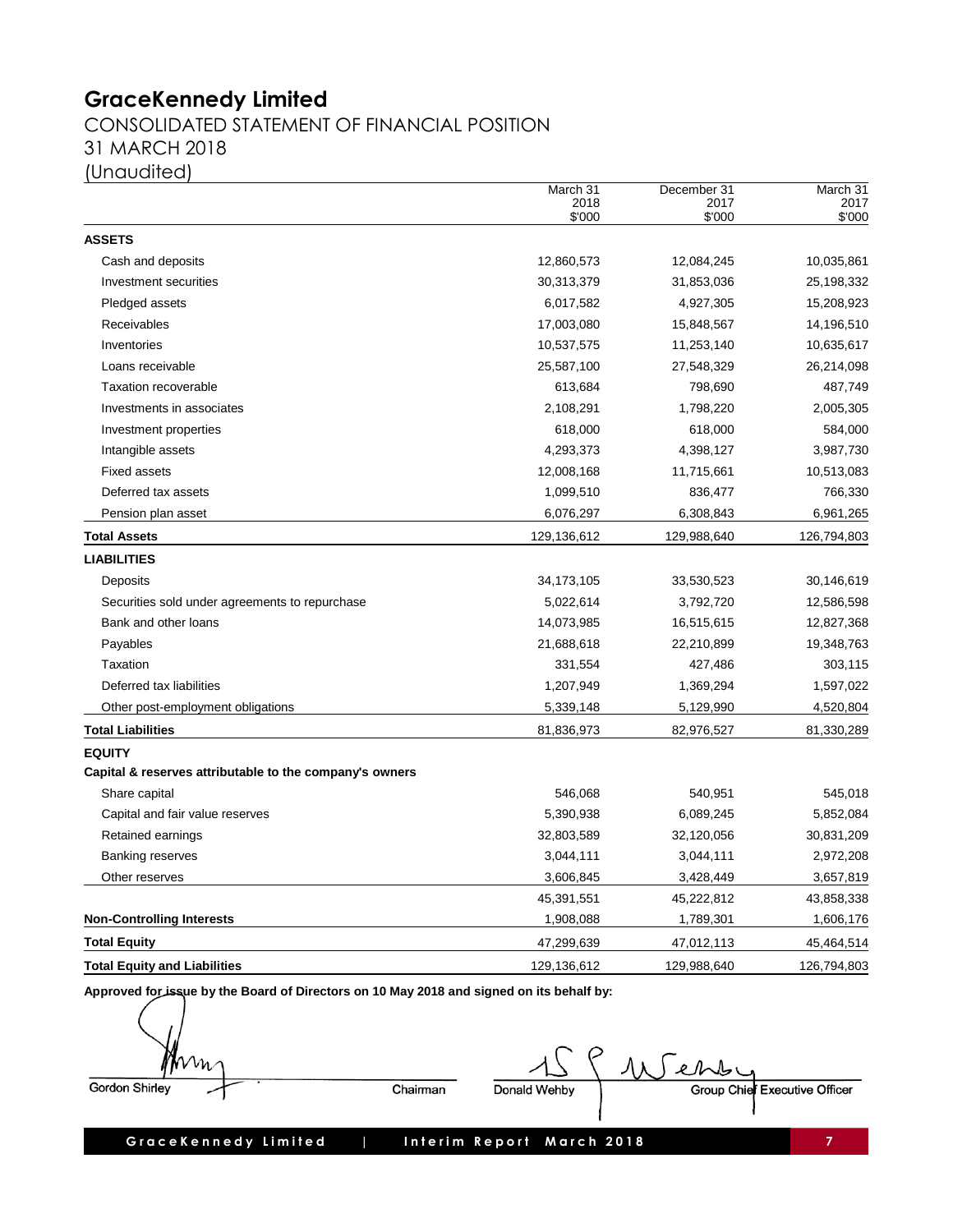# **GraceKennedy Limited** CONSOLIDATED STATEMENT OF CHANGES IN EQUITY THREE MONTHS ENDED 31 MARCH 2018

(Unaudited)

| Attributable to owners of the company                  |                                 |                            |                                                |                                |                                      | Non-<br>controlling<br>interests | Total<br>Equity |           |            |
|--------------------------------------------------------|---------------------------------|----------------------------|------------------------------------------------|--------------------------------|--------------------------------------|----------------------------------|-----------------|-----------|------------|
|                                                        | No. of<br><b>Shares</b><br>'000 | Share<br>Capital<br>\$'000 | Capital and<br>Fair Value<br>Reserve<br>\$'000 | Retained<br>Earnings<br>\$'000 | <b>Banking</b><br>Reserves<br>\$'000 | Other<br>Reserves<br>\$'000      | Total<br>\$'000 | \$'000    | \$'000     |
| Balance at 1 January 2017                              | 992,379                         | 534,249                    | 5,805,054                                      | 29,333,152                     | 2,772,209                            | 3,619,261                        | 42,063,925      | 1,474,683 | 43,538,608 |
| Profit for the period                                  |                                 |                            |                                                | 1,008,315                      | ä,                                   |                                  | 1,008,315       | 134,695   | 1,143,010  |
| Other comprehensive income for<br>the period           |                                 | L,                         | 77,521                                         | 657,746                        | ٠                                    | 33,978                           | 769,245         | (3,202)   | 766,043    |
| Total comprehensive income for the<br>period           |                                 |                            | 77,521                                         | 1,666,061                      | $\overline{a}$                       | 33,978                           | 1,777,560       | 131,493   | 1,909,053  |
| Transactions with owners:                              |                                 |                            |                                                |                                |                                      |                                  |                 |           |            |
| Sale of treasury shares                                | 67                              | 2,693                      |                                                |                                |                                      |                                  | 2,693           |           | 2,693      |
| Share-based payments                                   |                                 |                            |                                                |                                |                                      | 14,160                           | 14,160          |           | 14,160     |
| Transfer of treasury shares to<br>employees            | 236                             | 8,076                      | 1,504                                          |                                | ä,                                   | (9,580)                          |                 |           |            |
| Total transactions with owners                         | 303                             | 10,769                     | 1,504                                          |                                | $\overline{a}$                       | 4,580                            | 16,853          |           | 16,853     |
| Transfers between reserves:                            |                                 |                            |                                                |                                |                                      |                                  |                 |           |            |
| From capital reserves                                  |                                 |                            | (31, 995)                                      | 31,995                         |                                      |                                  |                 |           |            |
| To banking reserves                                    | ٠                               |                            |                                                | (199, 999)                     | 199,999                              |                                  |                 |           |            |
| Balance at 31 March 2017                               | 992.682                         | 545.018                    | 5,852,084                                      | 30,831,209                     | 2,972,208                            | 3,657,819                        | 43,858,338      | 1,606,176 | 45,464,514 |
| Balance at 31 December 2017 as<br>originally presented | 992,654                         | 540,951                    | 6,089,245                                      | 32,120,056                     | 3,044,111                            | 3,428,449                        | 45,222,812      | 1,789,301 | 47,012,113 |
| Effect of adopting new standards                       | $\blacksquare$                  | ÷                          | (605, 449)                                     | (301, 567)                     | ÷,                                   | $\overline{a}$                   | (907, 016)      | (3,488)   | (910, 504) |
| Restated balance at 1 January 2018                     | 992,654                         | 540,951                    | 5,483,796                                      | 31,818,489                     | 3,044,111                            | 3,428,449                        | 44,315,796      | 1,785,813 | 46,101,609 |
| Profit for the period                                  | $\overline{a}$                  | ä,                         |                                                | 1,194,389                      | ä,                                   | $\overline{a}$                   | 1,194,389       | 119,024   | 1,313,413  |
| Other comprehensive income for<br>the period           |                                 | ÷,                         | (130, 562)                                     | (172, 451)                     | ÷,                                   | 158,258                          | (144, 755)      | 3,251     | (141, 504) |
| Total comprehensive income for the<br>period           |                                 | ÷,                         | (130, 562)                                     | 1,021,938                      | ÷,                                   | 158,258                          | 1,049,634       | 122,275   | 1,171,909  |
| Transactions with owners:                              |                                 |                            |                                                |                                |                                      |                                  |                 |           |            |
| Share-based payments                                   |                                 |                            |                                                |                                |                                      | 26,121                           | 26,121          |           | 26,121     |
| Transfer of treasury shares to<br>employees            | 139                             | 5,117                      | 866                                            |                                |                                      | (5,983)                          |                 |           |            |
| Total transactions with owners                         | 139                             | 5,117                      | 866                                            | $\overline{\phantom{a}}$       | $\blacksquare$                       | 20,138                           | 26,121          | ÷,        | 26,121     |
| Transfers between reserves:                            |                                 |                            |                                                |                                |                                      |                                  |                 |           |            |
| To capital reserves                                    |                                 |                            | 36,838                                         | (36, 838)                      |                                      |                                  |                 |           |            |
| Balance at 31 March 2018                               | 992,793                         | 546,068                    | 5,390,938                                      | 32,803,589                     | 3,044,111                            | 3,606,845                        | 45,391,551      | 1,908,088 | 47,299,639 |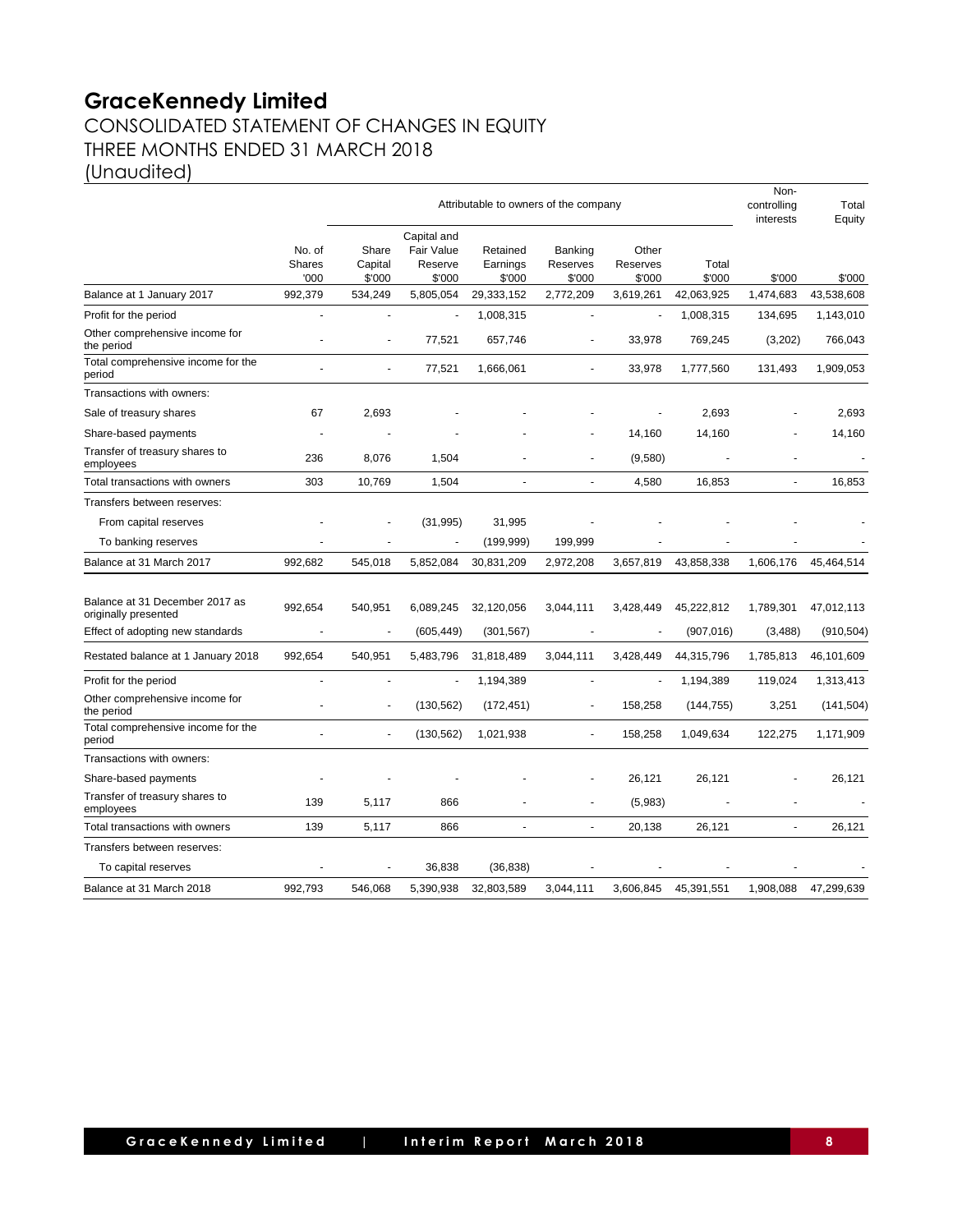CONSOLIDATED STATEMENT OF CASH FLOWS THREE MONTHS ENDED 31 MARCH 2018 (Unaudited)

|                                                             | 3/31/2018   | 3/31/2017   |  |
|-------------------------------------------------------------|-------------|-------------|--|
|                                                             | \$'000      | \$'000      |  |
| SOURCES/(USES) OF CASH:                                     |             |             |  |
| <b>Operating Activities</b> (Note 3)                        | 4,024,353   | (17, 543)   |  |
| <b>Financing Activities</b>                                 |             |             |  |
| Loans received                                              | 910,761     | 736,040     |  |
| Loans repaid                                                | (1,447,574) | (918, 633)  |  |
| Sale of treasury shares                                     |             | 2,693       |  |
| Interest paid - non financial services                      | (141, 694)  | (157, 585)  |  |
|                                                             | (678, 507)  | (337, 485)  |  |
| <b>Investing Activities</b>                                 |             |             |  |
| Additions to fixed assets                                   | (526, 621)  | (637, 240)  |  |
| Proceeds from disposal of fixed assets                      | 10,458      | 10,588      |  |
| Additions to investments                                    | (1,707,135) | (2,082,831) |  |
| Cash outflow on purchase of interest in associated company  | (43,000)    |             |  |
| Proceeds from sale of investments                           | 1,498,334   | 1,032,165   |  |
| Additions to intangibles                                    | (12,067)    | (88, 522)   |  |
| Interest received - non financial services                  | 122,327     | 98,592      |  |
|                                                             | (657, 704)  | (1,667,248) |  |
| Increase/(decrease) in cash and cash equivalents            | 2,688,142   | (2,022,276) |  |
| Cash and cash equivalents at beginning of year              | 9,402,295   | 10,310,801  |  |
| Exchange and translation gains on net foreign cash balances | 64,225      | 20,003      |  |
| CASH AND CASH EQUIVALENTS AT END OF PERIOD                  | 12,154,662  | 8,308,528   |  |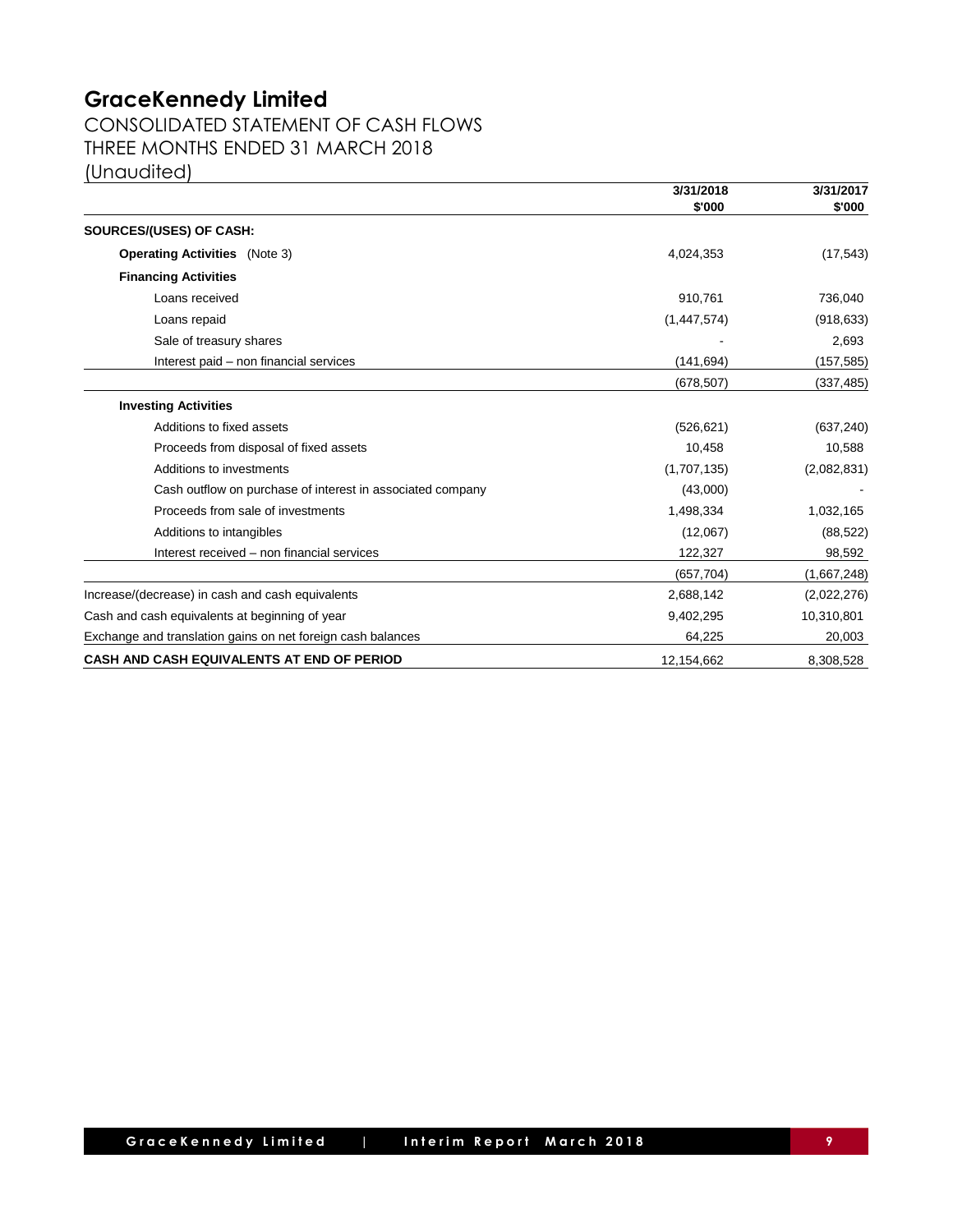# FINANCIAL INFORMATION BY OPERATING SEGMENT THREE MONTHS ENDED 31 MARCH 2018 (Unaudited)

| 3 months to 31 March 2018      | Food<br><b>Trading</b><br>\$'000 | <b>Banking &amp;</b><br><b>Investments</b><br>\$'000 | Insurance<br>\$'000        | Money<br><b>Services</b><br>\$'000 | Consolidation<br><b>Adjustments</b><br>\$'000 | Group<br>\$'000 |
|--------------------------------|----------------------------------|------------------------------------------------------|----------------------------|------------------------------------|-----------------------------------------------|-----------------|
| <u>REVENUE</u>                 |                                  |                                                      |                            |                                    |                                               |                 |
| External sales                 | 19,978,104                       | 1,511,696                                            | 1,611,475                  | 1,808,789                          |                                               | 24,910,064      |
| Inter-segment sales            | 44,107                           | 11,971                                               | 1,570                      |                                    | (57, 648)                                     |                 |
| <b>Total Revenue</b>           | 20,022,211                       | 1,523,667                                            | 1,613,045                  | 1,808,789                          | (57, 648)                                     | 24,910,064      |
|                                |                                  |                                                      |                            |                                    |                                               |                 |
| <b>RESULT</b>                  |                                  |                                                      |                            |                                    |                                               |                 |
| Operating results              | 698,572                          | 118,901                                              | 204,898                    | 663,505                            | 7,438                                         | 1,693,314       |
| Unallocated expense            |                                  |                                                      | $\blacksquare$             | $\overline{a}$                     | (247, 496)                                    | (247, 496)      |
| Profit from operations         |                                  |                                                      |                            |                                    |                                               | 1,445,818       |
| Finance income                 | 4,551                            | 10,617                                               | 4,466                      | 6,264                              | 74,737                                        | 100,635         |
| Finance expense                | (95, 374)                        | (15,068)                                             |                            | (696)                              | (32,691)                                      | (143, 829)      |
| Share of associates            | 233,784                          | 26,140                                               | $\overline{a}$             | $\blacksquare$                     | $\blacksquare$                                | 259,924         |
| Profit before Taxation         | 841,533                          | 140,590                                              | 209,364                    | 669,073                            | (198, 012)                                    | 1,662,548       |
| Taxation                       |                                  |                                                      |                            |                                    |                                               | (349, 135)      |
| Net Profit for the period      |                                  |                                                      |                            |                                    |                                               | 1,313,413       |
| Attributable to:               |                                  |                                                      |                            |                                    |                                               |                 |
| Owners of GraceKennedy Limited |                                  |                                                      |                            |                                    |                                               | 1,194,389       |
| Non-controlling interests      |                                  |                                                      |                            |                                    |                                               | 119,024         |
|                                |                                  |                                                      |                            |                                    |                                               | 1,313,413       |
| 3 months to 31 March 2017      | Food<br><b>Trading</b><br>\$'000 | <b>Banking &amp;</b><br><b>Investments</b><br>\$'000 | <b>Insurance</b><br>\$'000 | Money<br><b>Services</b><br>\$'000 | Consolidation<br>Adjustments<br>\$'000        | Group<br>\$'000 |
| <b>REVENUE</b>                 |                                  |                                                      |                            |                                    |                                               |                 |
| External sales                 | 18,819,405                       | 1,536,571                                            | 1,363,811                  | 1,973,553                          | $\overline{\phantom{a}}$                      | 23,693,340      |
| Inter-segment sales            | 44,050                           | 9,377                                                | 10,899                     | $\blacksquare$                     | (64, 326)                                     |                 |
| <b>Total Revenue</b>           | 18,863,455                       |                                                      | 1,374,710                  |                                    | (64, 326)                                     |                 |
|                                |                                  | 1,545,948                                            |                            | 1,973,553                          |                                               | 23,693,340      |
| <u>RESULT</u>                  |                                  |                                                      |                            |                                    |                                               |                 |
| Operating results              | 624,492                          | 91,013                                               | 82,245                     | 746,918                            | 8,311                                         | 1,552,979       |
| Unallocated expense            |                                  | $\overline{\phantom{a}}$                             | $\overline{\phantom{a}}$   | $\blacksquare$                     | (177, 179)                                    | (177, 179)      |
| Profit from operations         |                                  |                                                      |                            |                                    |                                               | 1,375,800       |
| Finance income                 | 3,168                            | 13,156                                               | 4,995                      | 4,763                              | 68,357                                        | 94,439          |
| Finance expense                | (136, 586)                       | (21, 047)                                            | (505)                      | (316)                              | (5, 215)                                      | (163, 669)      |
| Share of associates            | 234,501                          | 23,982                                               | 714                        |                                    |                                               | 259,197         |
| Profit before Taxation         | 725,575                          | 107,104                                              | 87,449                     | 751,365                            | (105, 726)                                    | 1,565,767       |
| Taxation                       |                                  |                                                      |                            |                                    |                                               | (422, 757)      |
| Net Profit for the period      |                                  |                                                      |                            |                                    |                                               | 1,143,010       |
| Attributable to:               |                                  |                                                      |                            |                                    |                                               |                 |
| Owners of GraceKennedy Limited |                                  |                                                      |                            |                                    |                                               | 1,008,315       |
| Non-controlling interests      |                                  |                                                      |                            |                                    |                                               | 134,695         |
|                                |                                  |                                                      |                            |                                    |                                               | 1,143,010       |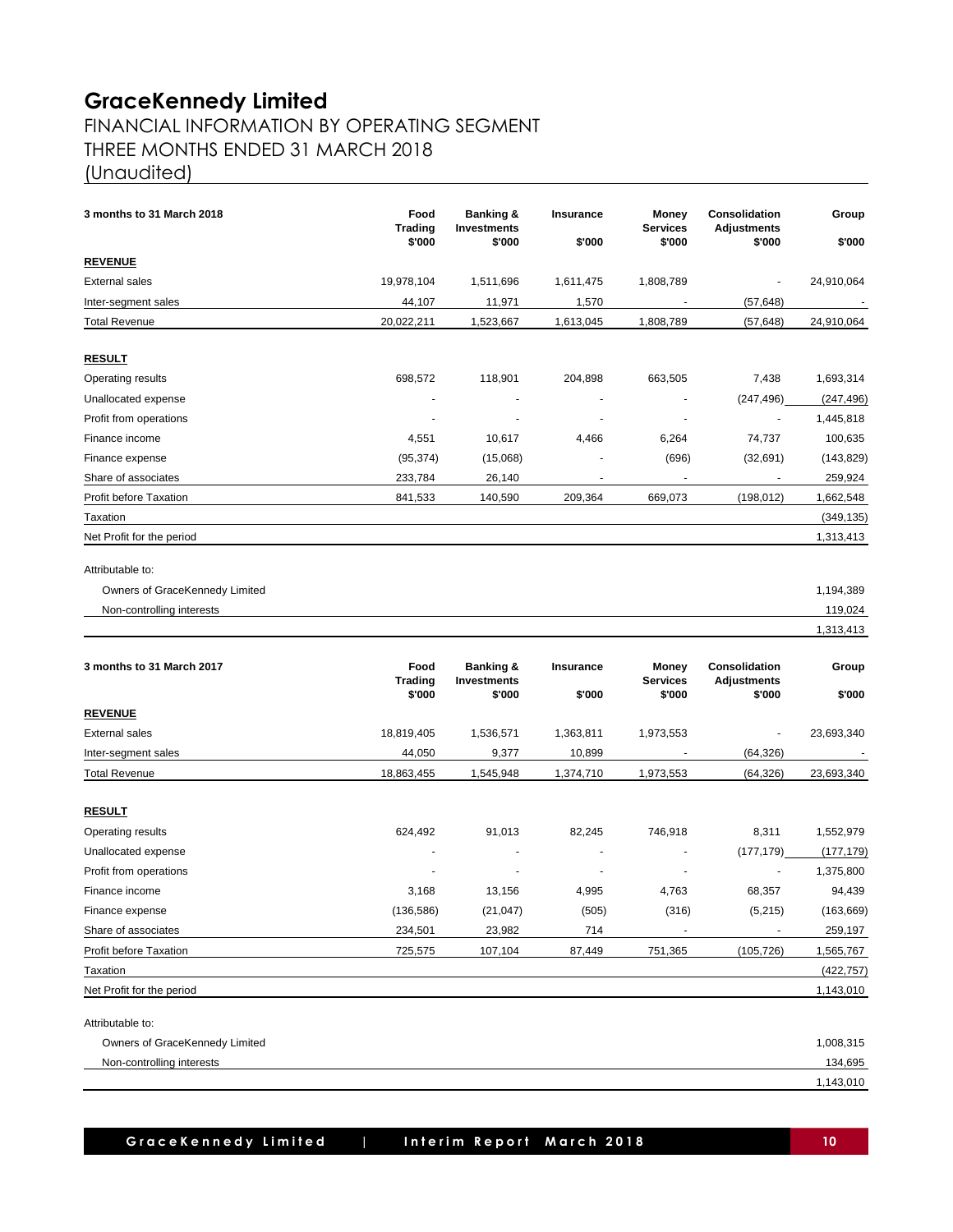INTERIM CONSOLIDATED FINANCIAL STATEMENTS 31 MARCH 2018

## **Notes**

### **1. Accounting Policies**

## **(a) Basis of preparation**

This condensed consolidated interim financial report for the reporting period ended 31 March 2018 has been prepared in accordance with Accounting Standard IAS 34 'Interim Financial Reporting'.

These financial statements are presented in Jamaican dollars unless otherwise indicated.

The accounting policies followed in these interim financial statements are consistent with those of the previous financial year and corresponding interim reporting period, except for the adoption of new standards, being IFRS 9 'Financial instruments' and IFRS 15 'Revenue from contracts with customers'. The impact of adopting the new standards are shown in Note 4.

#### *New standards effective in the current year*

(i) IFRS 9, 'Financial instruments',

IFRS 9 replaces the provisions of IAS 39 that relate to the recognition, classification and measurement of financial assets and financial liabilities, derecognition of financial instruments, and impairment of financial assets. The adoption of IFRS 9 from 1 January 2018 resulted in changes in accounting policies and adjustments to the amounts recognised in the financial statements. In accordance with the transitional provisions in IFRS 9 [7.2.15], comparative figures have not been restated.

### Classification

From 1 January 2018, the Group classifies its financial assets in the following measurement categories:

- those to be measured subsequently at fair value (either through other comprehensive income (OCI), or through profit or loss)
- those to be measured at amortised cost.

The available for sale (AFS) category under IAS 39 is no longer applicable.

The classification depends on the business model used for managing the financial assets and the contractual terms of the cash flows.

For assets measured at fair value, gains and losses will either be recorded in profit or loss or OCI. For investments in equity instruments that are not held for trading, this will depend on whether the Group has made an irrevocable election at the time of initial recognition to account for the equity investment at fair value through other comprehensive income (FVOCI). Equity instruments held for trading are measured at fair value through profit or loss (FVPL).

The Group reclassifies debt investments only when its business model for managing those assets changes.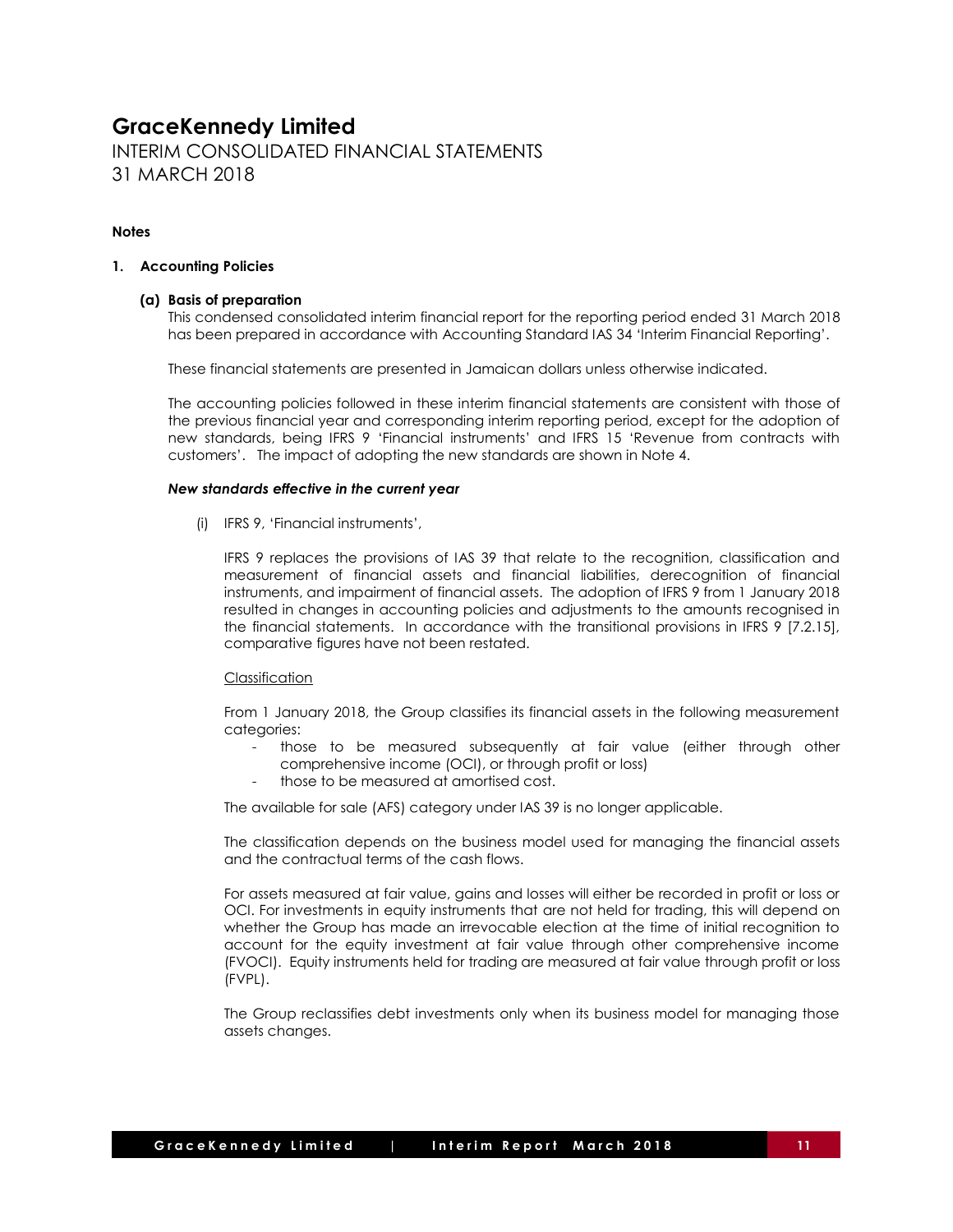#### Measurement

#### *Debt instruments*

Measurement of debt instruments depends on the Group's business model for managing the asset and the cash flow characteristics of the asset. The Group classifies its debt instruments into three measurement categories:

- Amortised cost: Assets that are held for collection of contractual cash flows, where those cash flows represent solely payments of principal and interest, are measured at amortised cost. Interest income from these financial assets is included in the income statement using the effective interest rate method. Any gain or loss arising on derecognition is recognised directly in profit or loss. Impairment losses are presented as a separate line item in the income statement.
- FVOCI: Assets that are held for collection of contractual cash flows and for selling the financial assets, where the assets' cash flows represent solely payments of principal and interest, are measured at FVOCI. Changes in fair value are taken through OCI. The recognition of interest income and impairment gains or losses are recognised in profit or loss. When the financial asset is derecognised, the cumulative gain or loss previously recognised in OCI is reclassified from equity to profit or loss. Interest income from these financial assets is included in the income statement using the effective interest rate method. Impairment losses are presented as a separate line item in the income statement.
- FVPL: Assets that do not meet the criteria for amortised cost or FVOCI are measured at FVPL. A gain or loss on a debt investment that is measured at FVPL is recognised in profit or loss in the period in which it arises.

#### *Equity instruments*

The Group measures all equity investments at fair value. Where the Group's management has elected to present fair value gains and losses on equity investments in OCI, there is no subsequent reclassification of fair value gains and losses to profit or loss following the derecognition of the investment. Dividends from such investments continue to be recognised in profit or loss when the Group's right to receive payments is established. Changes in the fair value of financial assets at FVPL are recognised in the income statement.

#### Impairment

From 1 January 2018, the Group assesses on a forward looking basis the expected credit losses (ECL) associated with its financial assets classified at amortised cost, debt instruments measured at FVOCI, lease receivables, loan commitments and certain financial guarantee contracts.

#### *Application of the General Model*

The Group has applied the 'general model' as required under IFRS 9 for debt instruments other than trade receivables. Under this model, the Group is required to assess on a forward-looking basis the ECL associated with its debt instrument assets carried at amortised cost and FVOCI and with the exposure arising from loan commitments and financial guarantee contracts. The ECL will be recognised in profit or loss before a loss event has occurred. The measurement of ECL reflects an unbiased and probability-weighted amount that is determined by evaluating a range of possible outcomes. The probability-weighted outcome considers multiple scenarios based on reasonable and supportable forecasts. Under current guidance, impairment amount represents the single best outcome; the time value of money; and reasonable and supportable information that is available without undue cost or effort at the reporting date about past events, current conditions and forecasts of future economic conditions.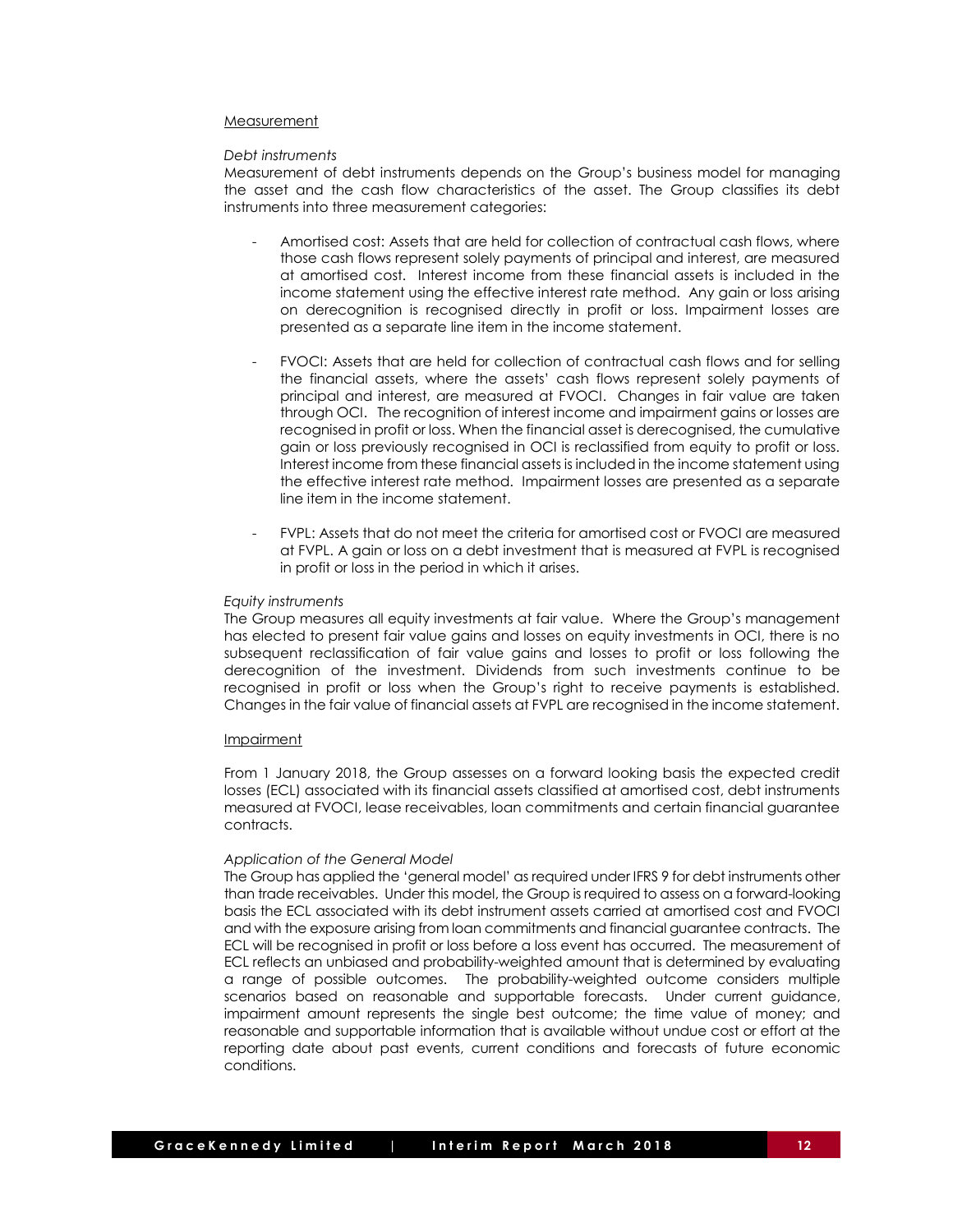ECL is calculated by multiplying the Probability of default (PD), Loss Given Default (LGD) and Exposure at Default (EAD).

The impairment model uses a three-stage approach based on the extent of credit deterioration since origination:

*Stage 1* – 12-month ECL applies to all financial assets that have not experienced a significant increase in credit risk since origination and are not credit impaired. The ECL will be computed using a 12-month PD that represents the probability of default occurring over the next 12 months.

*Stage 2* – When a financial asset experiences a significant increase in credit risk subsequent to origination but is not credit impaired, it is considered to be in Stage 2. This requires the computation of ECL based on lifetime PD that represents the probability of default occurring over the remaining estimated life of the financial asset. Provisions are higher in this stage because of an increase in risk and the impact of a longer time horizon being considered compared to 12 months in Stage 1.

*Stage 3* – Financial assets that have an objective evidence of impairment will be included in this stage. Similar to Stage 2, the allowance for credit losses will continue to capture the lifetime ECL.

The Group uses judgement when considering the following factors that affect the determination of impairment:

#### *Assessment of Significant Increase in Credit Risk*

The assessment of a significant increase in credit risk is done on a relative basis. To assess whether the credit risk on a financial asset has increased significantly since origination, the Group compares the risk of default occurring over the expected life of the financial asset at the reporting date to the corresponding risk of default at origination, using key risk indicators that are used in the Group's existing risk management processes. At each reporting date, the assessment of a change in credit risk will be individually assessed for those considered individually significant and at the segment level for retail exposures. This assessment is symmetrical in nature, allowing credit risk of financial assets to move back to Stage 1 if the increase in credit risk since origination has reduced and is no longer deemed to be significant.

#### *Macroeconomic Factors, Forward Looking Information and Multiple Scenarios*

The Group applies an unbiased and probability weighted estimate of credit losses by evaluating a range of possible outcomes that incorporates forecasts of future economic conditions.

Macroeconomic factors and forward looking information are incorporated into the measurement of ECL as well as the determination of whether there has been a significant increase in credit risk since origination. Measurement of ECLs at each reporting period reflect reasonable and supportable information at the reporting date about past events, current conditions and forecasts of future economic conditions.

The Group uses three scenarios that are probability weighted to determine ECL.

#### *Expected Life*

When measuring ECL, the Group considers the maximum contractual period over which the Group is exposed to credit risk. All contractual terms are considered when determining the expected life, including prepayment options and extension and rollover options. For certain revolving credit facilities that do not have a fixed maturity, the expected life is estimated based on the period over which the Group is exposed to credit risk and where the credit losses would not be mitigated by management actions.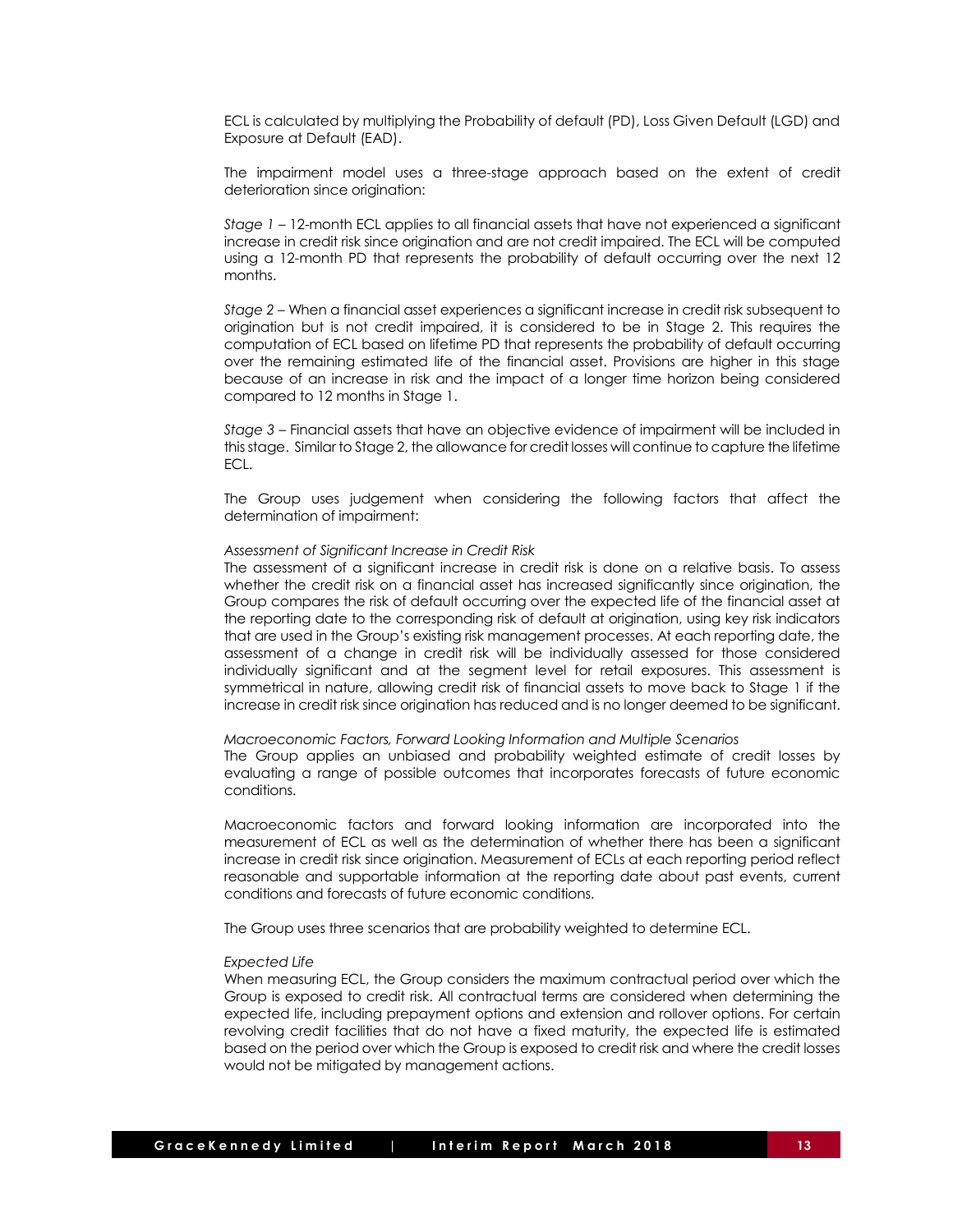### *Application of the Simplified Approach*

For trade receivables, the Group applies the simplified approach permitted by IFRS 9, which requires that the impairment provision is measured at initial recognition and throughout the life of the receivables using a lifetime ECL. As a practical expedient, a provision matrix is utilised in determining the lifetime ECLs for trade receivables.

The lifetime ECLs are determined by taking into consideration historical rates of default for each segment of aged receivables as well as the estimated impact of forward looking information.

(ii) IFRS 15 "Revenue from contracts with customers',

IFRS 15 replaces the provisions of IAS 18 that relate to the recognition of revenue. The adoption of IFRS15 from 1 January 2018 resulted in changes in accounting policies and adjustments to the amounts recognised in the financial statements. In accordance with the transitional provisions in IFRS 15 [C3(b)], comparative figures have not been restated. As such, the modified retrospective transition approach has been utilised.

#### Sales of goods and services

Revenue is recognised as performance obligations are satisfied, that is, over time or at a point in time. Where a customer contract contains multiple performance obligations, the transaction price is allocated to each distinct performance obligation based on the relative stand-alone selling prices of the goods or services being provided to the customer.

Certain contracts with customers provide a right of return, free goods, volume discounts, rebates and other incentives. Accumulated experience is used to estimate and provide for customer returns and sales incentives using the expected value method, and revenue is only recognised to the extent that it is highly probable that a significant reversal will not occur. A contract liability, representing amounts payable to customers, is recognised for expected returns and sales incentives. Where customer contracts entitle customers to free goods, revenue is allocated to each performance obligation, including free goods, and recognised as the performance obligations are satisfied. Contract liabilities are included in 'payables' on the statement of financial position.

#### Sale of goods and services – customer loyalty programme

The Group operates loyalty programmes where customers accumulate points for purchases made which entitle them to goods or services in the future. The consideration received from the sale of goods and services is allocated to the loyalty points and related goods and services using the residual value method. In its capacity as an agent, the Group recognises commission income, being the net of the consideration allocated to the loyalty points and the amounts payable to third parties with primary responsibility for satisfying the performance obligations in respect of awards. A financial liability is recognised in respect of amounts payable to third parties and no breakage is considered. The financial liability is included in 'payables' in the statement of financial position.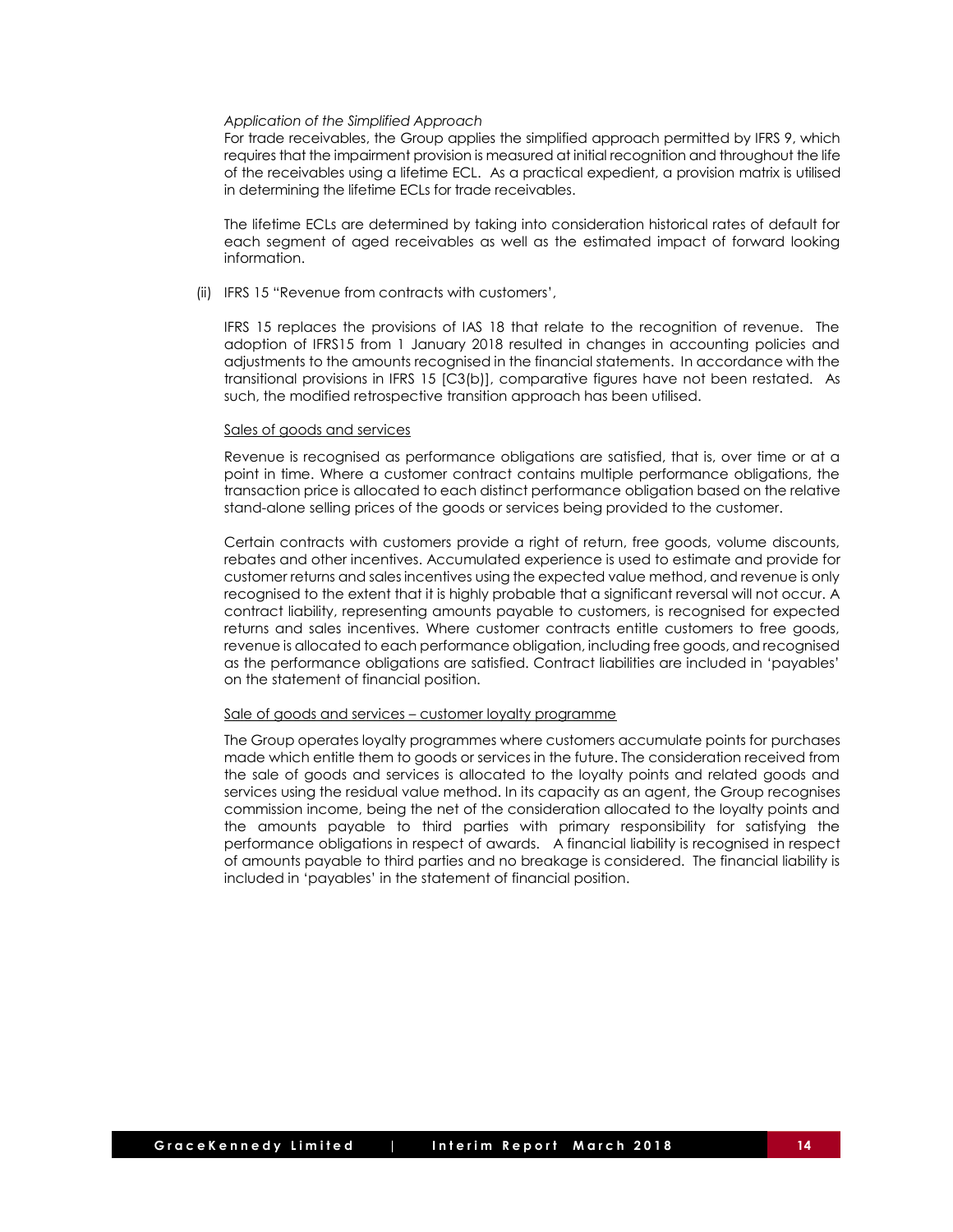## **1. Accounting Policies (continued)**

### **(b) Segment reporting**

The principal activities of the company, its subsidiaries and its associated companies (the Group) are as follows:

- *Food Trading –* Merchandising of general goods and food products, both locally and internationally; processing and distribution of food products; and the operation of a chain of supermarkets.
- *Banking and Investment –* Commercial banking; stock brokerage; corporate finance; advisory services; and lease financing.
- *Insurance –* General insurance and insurance brokerage.
- *Money Services –* Operation of money transfer services; cambio operations and bill payment services.

## **2. Revenues**

Revenues for the Group can be disaggregated as follows:

|                                                             | 2018       | 2017       |
|-------------------------------------------------------------|------------|------------|
|                                                             | \$'000     | \$'000     |
| Timing of revenue recognition from contracts with customers |            |            |
| Goods and services transferred at a point in time           | 22,529,748 | 21,528,782 |
| Services transferred over time                              | 37,837     | 21,323     |
| Revenue from insurance contracts                            | 1,318,469  | 1,079,025  |
| Interest revenue                                            | 1,024,010  | 1,064,210  |
|                                                             | 24,910,064 | 23,693,340 |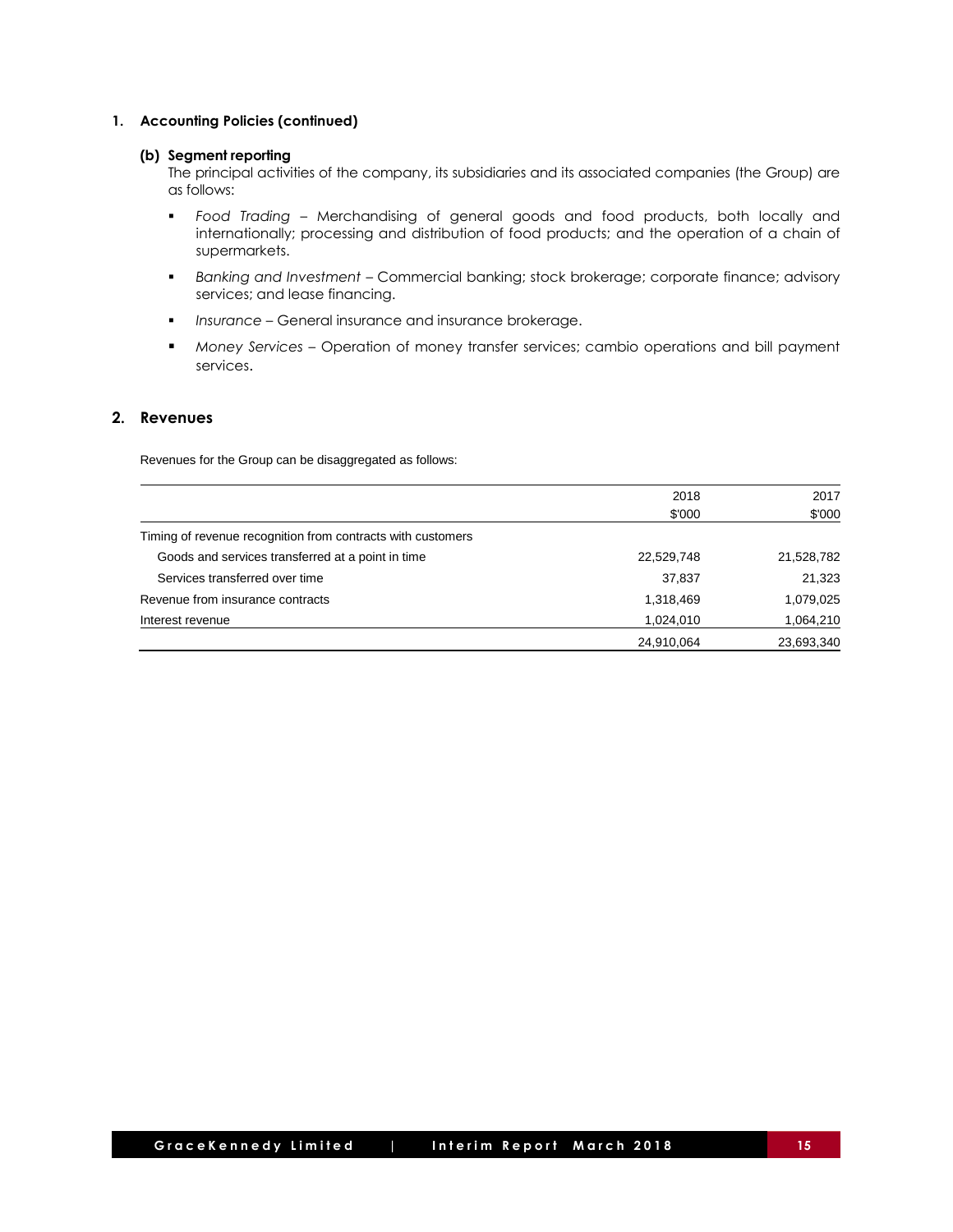# **3. Cash Flows from Operating Activities**

Reconciliation of net profit to cash generated from operating activities:

|                                                     | 3/31/2018<br>\$'000 | 3/31/2017<br>\$'000 |
|-----------------------------------------------------|---------------------|---------------------|
| Net profit                                          | 1,313,413           | 1,143,010           |
| Items not affecting cash:                           |                     |                     |
| Depreciation                                        | 270,457             | 234,998             |
| Amortisation                                        | 185,907             | 137,146             |
| Change in value of investments                      | (16, 117)           | 111                 |
| Gain on disposal of fixed assets                    | (6,682)             | (2,787)             |
| Share-based payments                                | 26,121              | 14,160              |
| Exchange gain on foreign balances                   | (83,939)            | (11, 905)           |
| Interest income - non financial services            | (100, 635)          | (94, 439)           |
| Interest income - financial services                | (1, 107, 122)       | (1, 147, 603)       |
| Interest expense - non financial services           | 143,829             | 163,669             |
| Interest expense - financial services               | 215,635             | 278,245             |
| <b>Taxation expense</b>                             | 349,135             | 422,757             |
| Unremitted equity income in associates              | (259, 924)          | (259, 197)          |
| Pension plan surplus                                | 82,072              | 54,557              |
| Other post-employment obligations                   | 129,696             | 118,040             |
|                                                     | 1,141,846           | 1,050,762           |
| Changes in working capital components:              |                     |                     |
| Inventories                                         | 715,565             | 825,666             |
| Receivables                                         | (1,229,772)         | (508, 273)          |
| Loans receivable, net                               | 1,549,428           | (265, 752)          |
| Payables                                            | (665, 603)          | (976, 418)          |
| Deposits                                            | 510,112             | (571, 110)          |
| Securities sold under repurchase agreements         | 1,188,705           | 222,987             |
|                                                     | 3,210,281           | (222, 138)          |
| Interest received - financial services              | 1,241,566           | 1,224,020           |
| Interest paid - financial services                  | (236, 447)          | (288, 116)          |
| Translation gains                                   | 79,821              | 31,144              |
| <b>Taxation paid</b>                                | (270, 868)          | (762, 453)          |
| Net cash provided by/(used in) operating activities | 4,024,353           | (17, 543)           |

Reconciliation of movements of liabilities to cash flows arising from financing activities: Amounts represent bank and other loans, excluding bank overdrafts

|                              | 3/31/2018<br>\$'000 | 3/31/2017<br>\$'000 |  |
|------------------------------|---------------------|---------------------|--|
| At January 1                 | 13,833,665          | 11,276,191          |  |
| Loans received               | 910,761             | 736,040             |  |
| Loans repaid                 | (1,447,574)         | (918, 633)          |  |
| Foreign exchange adjustments | 83,265              | 20,330              |  |
| Net interest movements       | (12,043)            | (13,893)            |  |
| At 31 December               | 13,368,074          | 11,100,035          |  |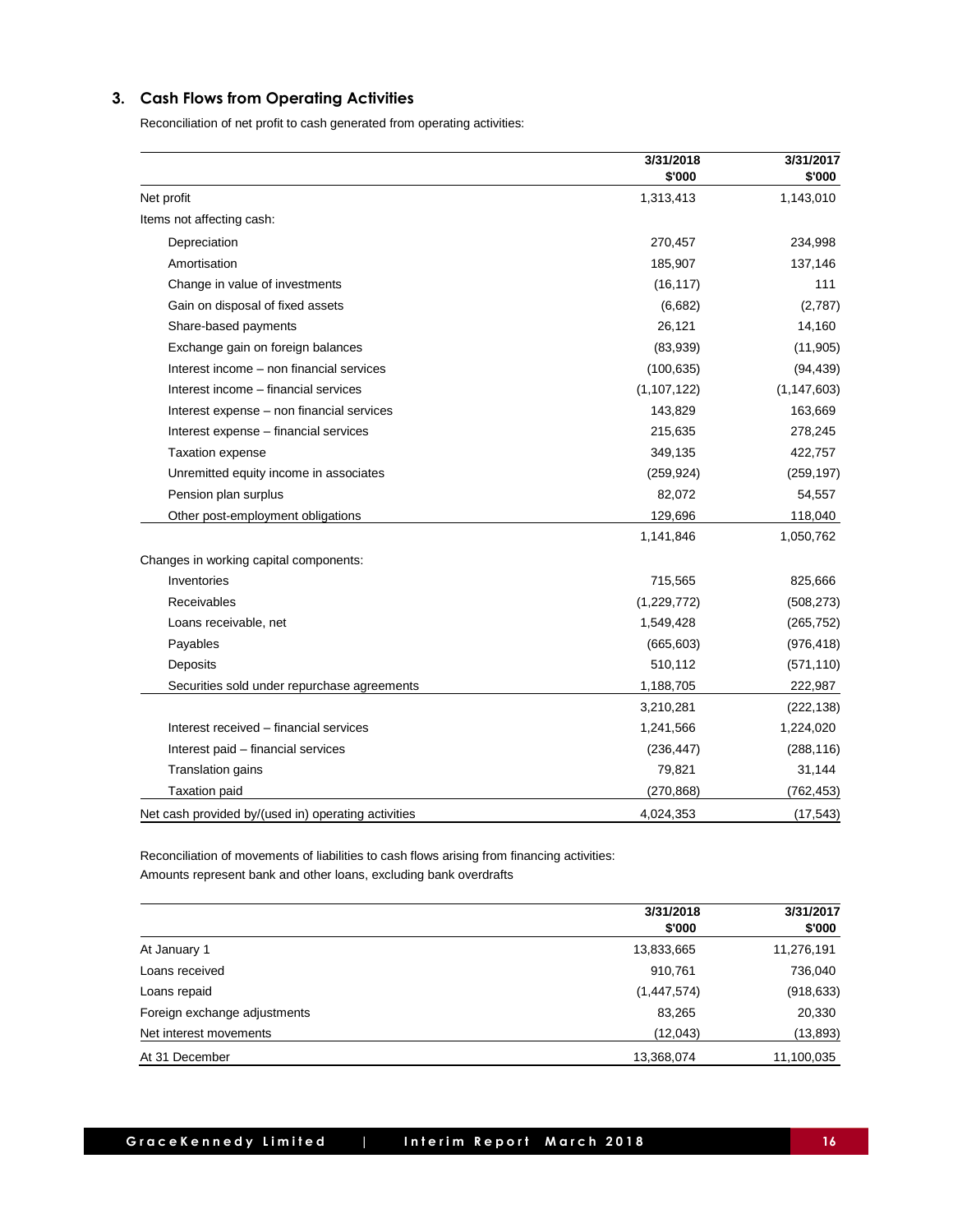# **4. Effect of new standards**

The new standards have been applied from 1 January 2018 and the financial statements of the Group have been restated as of that date to reflect the effect of the adoption of IFRS 9 'Financial instruments' and IFRS 15 "Revenue from contracts with customers'.

As noted in the accounting policies for the new standards, the transition provisions applied by the Group do not require comparative figures to be restated. The total impact of adoption is therefore recognised in the opening statement of financial position on 1 January 2018 as shown in Table 1 below:

**Table 1** - Effect on statement of financial position as at 1 January 2018:

|                                                           | December 31<br>2017                  |                                |                                 | January 1<br>2018        |
|-----------------------------------------------------------|--------------------------------------|--------------------------------|---------------------------------|--------------------------|
|                                                           | As originally<br>presented<br>\$'000 | Effects of<br>IFRS 9<br>\$'000 | Effects of<br>IFRS 15<br>\$'000 | As<br>restated<br>\$'000 |
| <b>ASSETS</b>                                             |                                      |                                |                                 |                          |
| Investment securities and pledged assets                  | 36,780,341                           | (553, 921)                     |                                 | 36,226,420               |
| Receivables                                               | 15,848,567                           | (75, 260)                      |                                 | 15,773,307               |
| Loans receivable                                          | 27,548,329                           | (441, 683)                     |                                 | 27,106,646               |
| Investments in associates                                 | 1,798,220                            | (108)                          |                                 | 1,798,112                |
| Deferred tax assets                                       | 836,477                              | 208,980                        |                                 | 1,045,457                |
| Other assets unaffected by adoption of new standards      | 47,176,706                           |                                |                                 | 47,176,706               |
| <b>Total Assets</b>                                       | 129,988,640                          | (861, 992)                     | $\blacksquare$                  | 129,126,648              |
| <b>LIABILITIES</b>                                        |                                      |                                |                                 |                          |
| Payables                                                  | 22,210,899                           |                                | 143,322                         | 22,354,221               |
| Deferred tax liabilities                                  | 1,369,294                            | (94, 810)                      |                                 | 1,274,484                |
| Other liabilities unaffected by adoption of new standards | 59,396,334                           |                                | $\blacksquare$                  | 59,396,334               |
| <b>Total Liabilities</b>                                  | 82,976,527                           | (94, 810)                      | 143,322                         | 83,025,039               |
| <b>EQUITY</b>                                             |                                      |                                |                                 |                          |
| Capital & reserves attributable to the company's owners   |                                      |                                |                                 |                          |
| Capital and fair value reserves                           | 6,089,245                            | (605, 449)                     |                                 | 5,483,796                |
| Retained earnings                                         | 32,120,056                           | (158, 245)                     | (143, 322)                      | 31,818,489               |
| Share capital, banking and other reserves                 | 7,013,511                            |                                |                                 | 7,013,511                |
|                                                           | 45,222,812                           | (763, 694)                     | (143, 322)                      | 44,315,796               |
| <b>Non-Controlling Interests</b>                          | 1,789,301                            | (3,488)                        |                                 | 1,785,813                |
| <b>Total Equity</b>                                       | 47,012,113                           | (767, 182)                     | (143, 322)                      | 46,101,609               |
| <b>Total Equity and Liabilities</b>                       | 129,988,640                          | (861, 992)                     |                                 | 129,126,648              |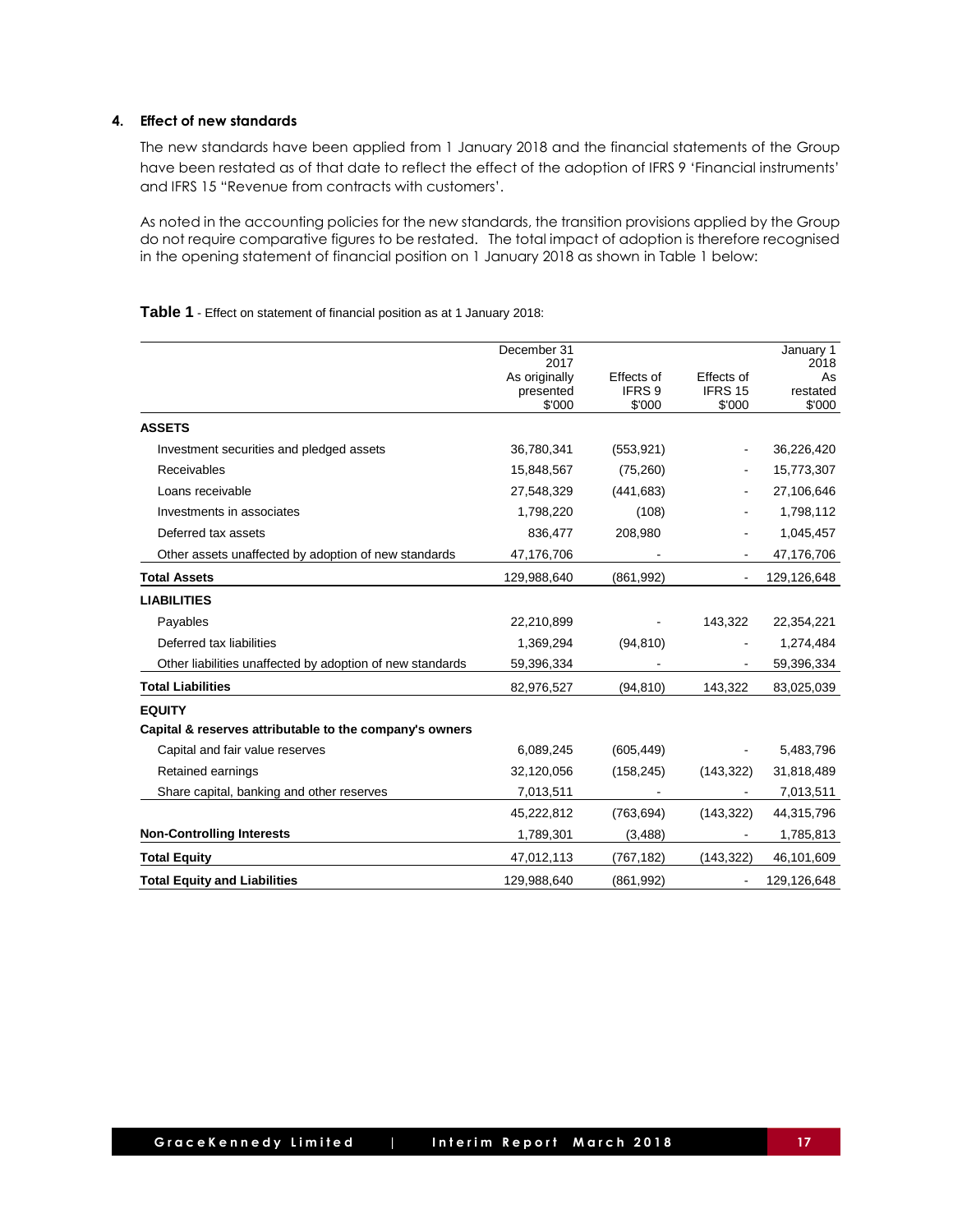The impact of these changes on the Group's equity is as follows:

**Table 2** - Effect on equity components as at 1 January 2018:

|                                                                                                                | Capital and<br>Fair Value<br>Reserves<br>\$'000 | Retained<br>Earnings<br>\$'000 | Non-<br>Controlling<br>Interests<br>\$'000 |
|----------------------------------------------------------------------------------------------------------------|-------------------------------------------------|--------------------------------|--------------------------------------------|
| Closing equity components 31 December 2017 - IAS 39/IAS 18                                                     | 6,089,245                                       | 32,120,056                     | 1,789,301                                  |
| <b>IFRS 9 Impact</b>                                                                                           |                                                 |                                |                                            |
| Increase in provision for loans receivable                                                                     |                                                 | (441, 683)                     |                                            |
| Increase in provision for trade receivables and other receivables                                              |                                                 | (72, 466)                      | (2,794)                                    |
| Increase in provision for debt investments at amortised cost                                                   |                                                 | (181, 883)                     | (380)                                      |
| Increase in provision for debt investments at FVOCI                                                            | 90,545                                          | (90, 545)                      |                                            |
| Increase in deferred tax assets relating to impairment provisions                                              |                                                 | 220,787                        |                                            |
| Share of associates increase in impairment provision                                                           |                                                 | (108)                          |                                            |
| Reclassify investments from AFS to FVPL                                                                        | (20, 194)                                       | 20,194                         |                                            |
| Reclassify investments from AFS to amortised cost                                                              | (371, 344)                                      |                                | (314)                                      |
| Decrease in deferred tax liabilities relating to reclassification of investments<br>from AFS to amortised cost | 83,003                                          |                                |                                            |
| Transfer from loan loss reserve                                                                                | (387, 459)                                      | 387,459                        |                                            |
|                                                                                                                | (605, 449)                                      | (158, 245)                     | (3, 488)                                   |
| IFRS 15 Impact                                                                                                 |                                                 |                                |                                            |
| Recognition of liability for customer loyalty programme                                                        |                                                 | (98, 289)                      |                                            |
| Recognition of contract liability for commission and fee income earned over<br>time                            |                                                 | (45, 033)                      |                                            |
|                                                                                                                |                                                 | (143, 322)                     |                                            |
| Adjustment to equity from adoption of IFRS 9 and IFRS 15 on 1 January 2018                                     | (605,449)                                       | (301, 567)                     | (3,488)                                    |
| Opening equity components 1 January 2018 – IFRS 9 and IFRS 15                                                  | 5,483,796                                       | 31,818,489                     | 1,785,813                                  |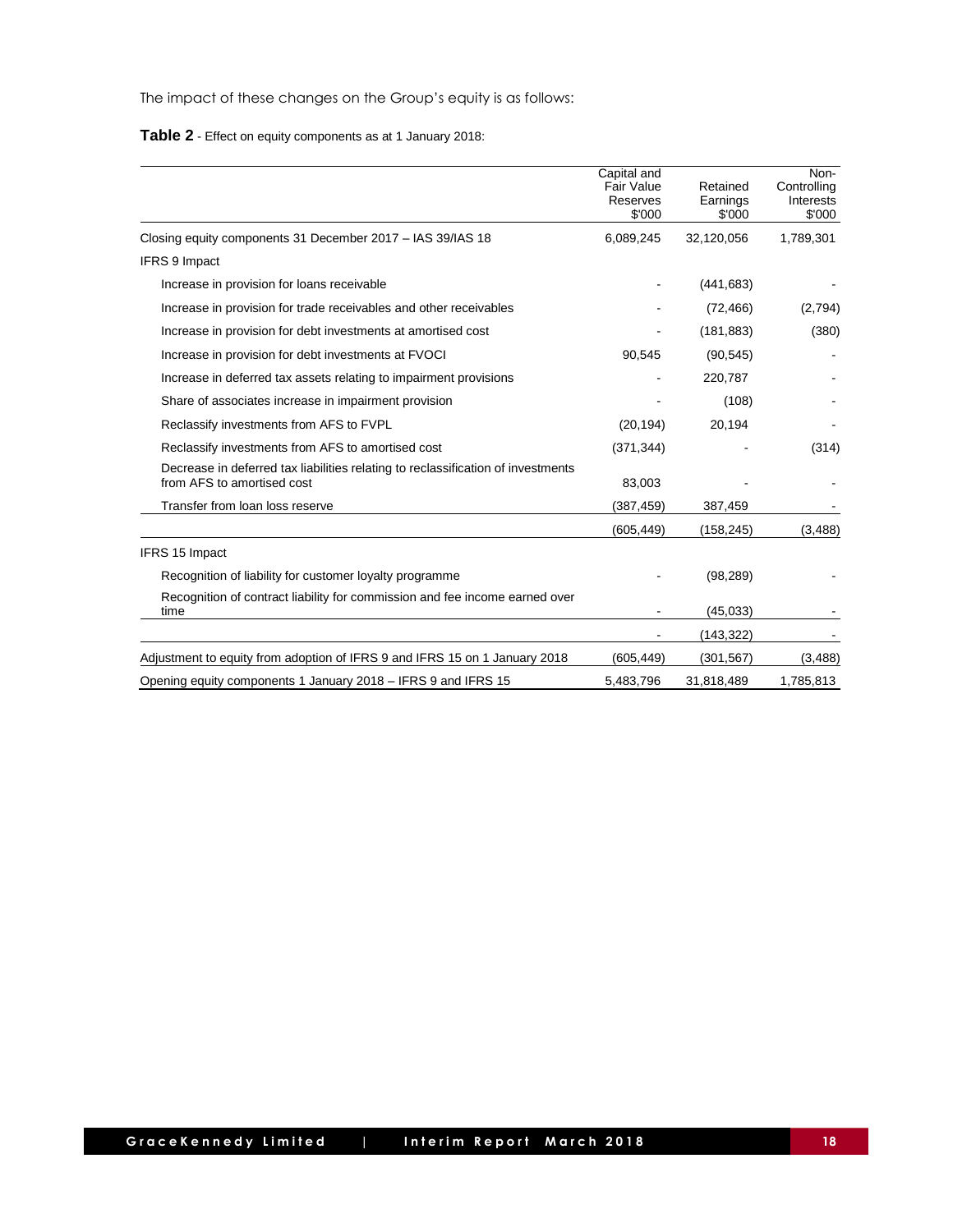### (i) IFRS 9 – impact of adoption

On 1 January 2018 (the date of initial application of IFRS 9), the Group's management has assessed which business models apply to the financial assets held by the Group and has classified its financial instruments into the appropriate IFRS 9 categories. The main effects resulting from this reclassification are as follows:

|                                                           |      | <b>AFS</b>     | Amortised<br>Cost | <b>FVOCI</b> | <b>FVPL</b> | Total      |
|-----------------------------------------------------------|------|----------------|-------------------|--------------|-------------|------------|
| Financial assets - 1 January 2018                         | Note | \$'000         | \$'000            | \$'000       | \$'000      | \$'000     |
| Closing balance 31 December 2017<br>$-$ IAS 39            |      | 36.754.997     |                   |              | 25.344      | 36.780.341 |
| Reclassify debt instruments from AFS<br>to amortised cost | (a)  | (29, 369, 416) | 28,815,495        |              |             | (553, 921) |
| Reclassify debt instruments from AFS<br>to FVOCI          | (b)  | (6,832,951)    | $\blacksquare$    | 6,832,951    |             |            |
| Reclassify equity instruments from<br>AFS to FVOCI        | (c)  | (426,580)      |                   | 426,580      |             |            |
| Reclassify equity instruments from<br>AFS to FVPL         | (d)  | (126.050)      |                   |              | 126.050     |            |
| Opening balance 1 January 2018<br>$-$ IFRS 9              |      |                | 28,815,495        | 7.259.531    | 151.394     | 36.226.420 |

The Group's investments securities that were previously classified as AFS have now been reclassified to amortised cost, FVOCI or FVPL.

- (a) Certain debt instruments were reclassified from AFS to amortised cost as the Group's business model is to hold these investments for collection of contractual cash flows, and the cash flows represent solely payments of principal and interest. Fair value gains or losses previously recognised in OCI have been reversed. Impairment losses were recognised directly against the asset.
- (b) Certain debt instruments were reclassified from AFS to FVOCI, as the Group's business model is achieved both by collecting contractual cash flows and selling of these assets. The contractual cash flows of these investments are solely principal and interest.
- (c) The Group elected to present in OCI changes in the fair value of some of its equity investments previously classified as AFS because these investments are held as long-term strategic investments that are not expected to be sold in the short to medium term.
- (d) For other equity investments, where the Group has the intention to periodically sell, these investments were reclassified from AFS to FVPL. The associated fair value gains and losses previously recognised in OCI have been reclassified to opening retained earnings.
- (e) Equity instruments that are held for trading are required to be held as FVPL under IFRS 9. The classification for investments already held by the Group under this business model is unchanged.
- (f) There was no impact on the amounts recognised in relation to the financial assets described in items (b) to (e) from the adoption of IFRS 9.

### Impairment of financial assets

The Group has four types of financial assets that are subject to the new expected credit loss model under IFRS 9:

- Loans receivable
- **Receivables**
- Debt instruments carried at amortised cost
- Debt instruments carried at FVOCI

The Group revised its impairment methodology under IFRS 9 for each of these classes of assets. The impact of the change in impairment methodology on the Group's retained earnings is disclosed in Table 2 above.